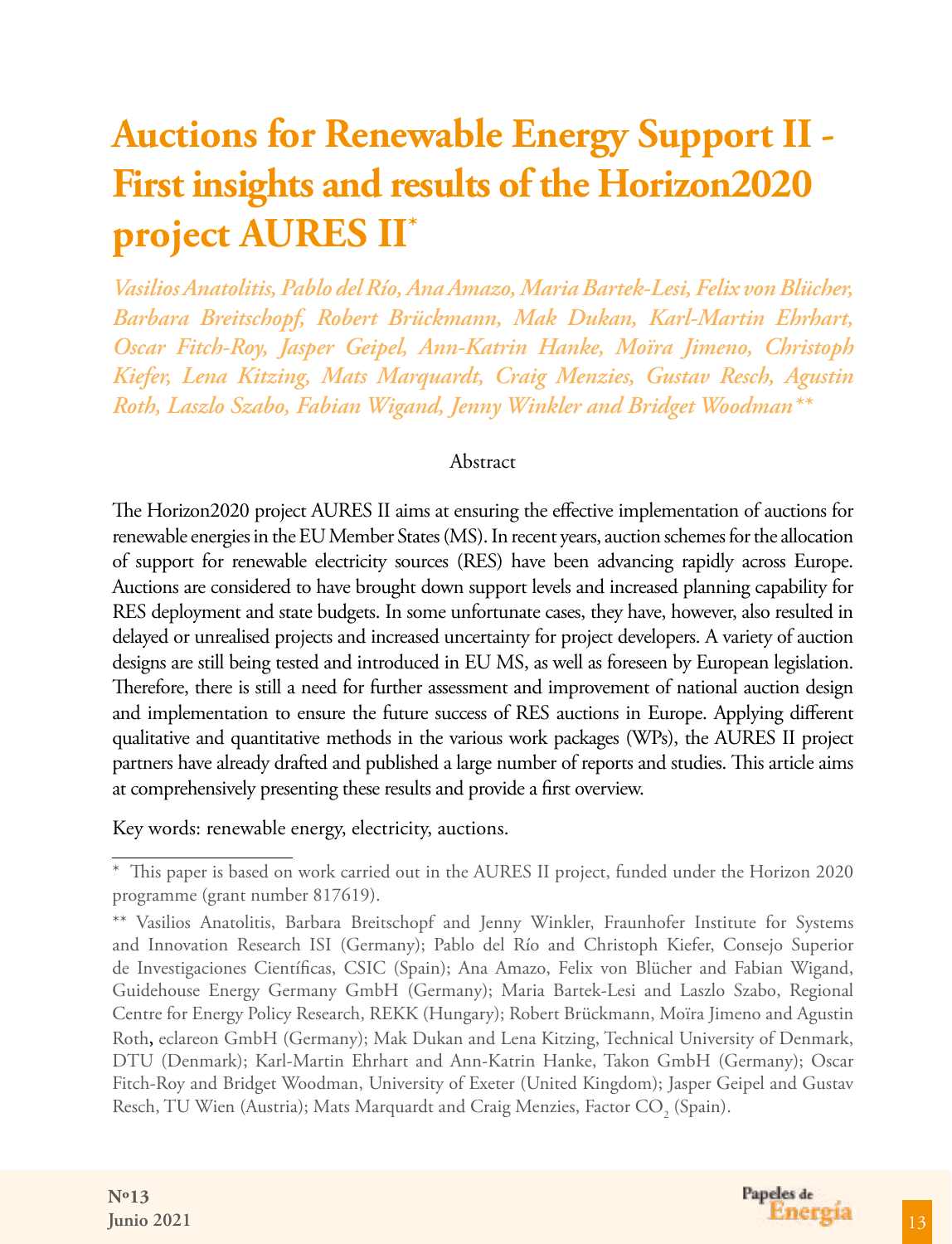The Horizon2020 project AURES II aims at ensuring the effective implementation<br>of auctions for renewable energies in the EU Member States (MS). In recent years, auction schemes for the allocation of support for renewable electricity sources (RES) have been advancing rapidly across Europe. Auctions are considered to have brought down support levels and increased planning capability for RES deployment and state budgets. In some unfortunate cases, they have, however, also resulted in delayed or unrealised projects and increased uncertainty for project developers. A variety of auction designs are still being tested and introduced in EU MS, as well as foreseen by European legislation. Therefore, there is still a need for further assessment and improvement of national auction design and implementation to ensure the future success of RES auctions in Europe.

Applying different qualitative and quantitative methods in the various work packages (WPs), the AURES II project partners have already drafted and published a large number of reports and studies. This article aims at comprehensively presenting these results and provide a first overview.

### **1. WP2 MONITORING OF AUCTION IMPLEMENTATION**

Work Package 2 (WP2) deals with empirical aspects and deriving insights from RES auctions in Europe and worldwide. More specifically, currently conducted as well as planned auction schemes have been evaluated in several case studies with lessons learnt and best practices identified.

So far, concluded auctions in the following countries have been analysed: Argentina, Canada, Chile, Denmark, Germany, Greece, Hungary, Mexico, Netherlands, Poland, Portugal, and the UK. In addition, one multi-national, technology-specific case study on CSP has been conducted. Furthermore, three planned auction schemes have been analysed: the Thor offshore wind auction in Denmark, Slovakia, and Ukraine.

The AURES II consortium will shortly publish a synthesis report on the case studies, highlighting the lessons learnt and best practice examples. Nevertheless, a first version of this synthesis report will be part of this Special Issue.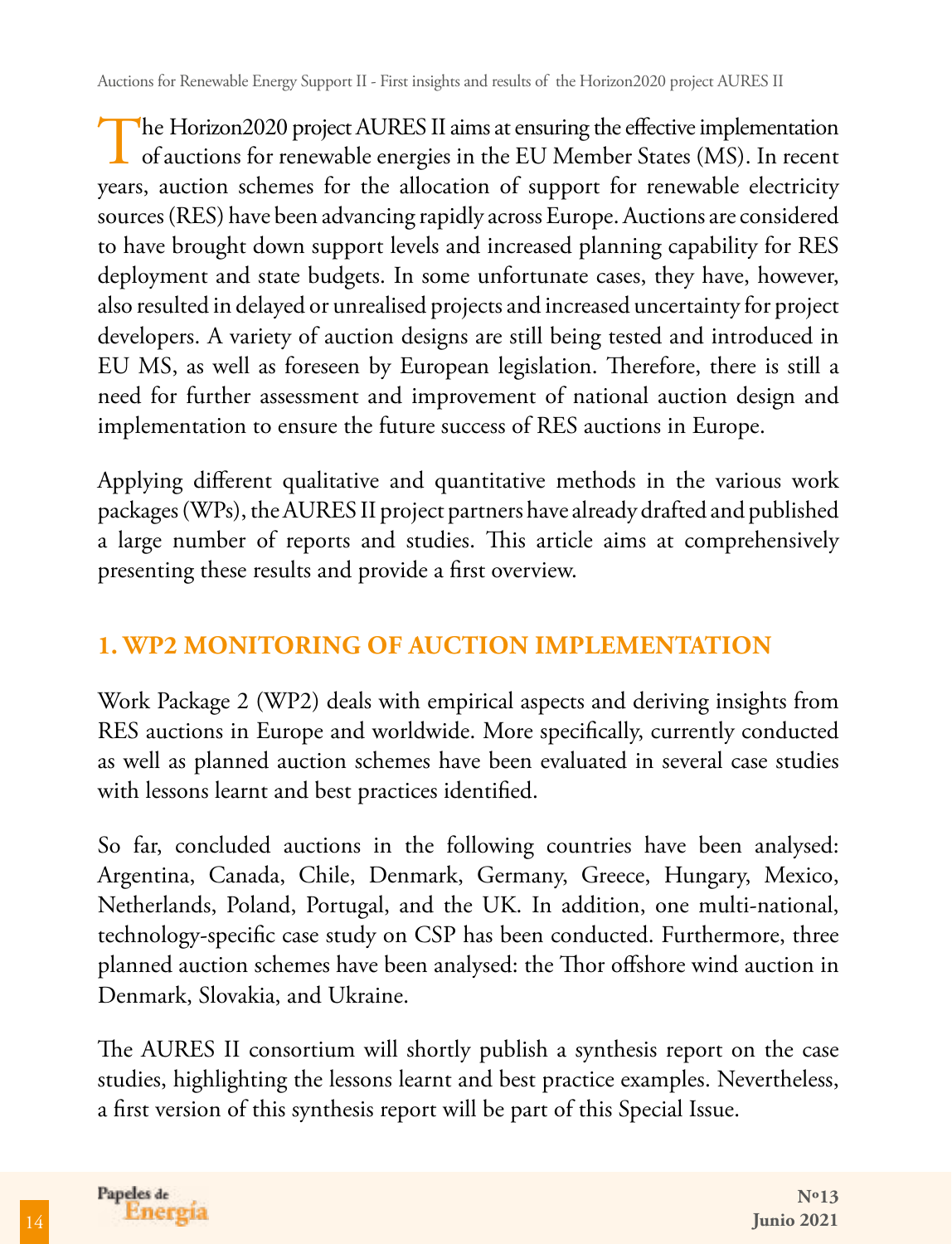Case cooperations, in which the AURES II consortium provides recommendations on auction designs, have been successfully ongoing with policymakers in four MS that have ongoing auction implementation processes. These are Austria, Denmark, Germany, and Hungary.

# **2. WP3 AUCTION DATABASE AND EMPIRICAL INSIGHTS**

The work carried out in WP3 contains the development of a comprehensive database on past and ongoing auction rounds in the EU, including their design, timing, and results. Based on these data, two empirical papers are currently being drafted. In addition, WP3 comprises several policy briefs that analyse current and emerging topics in the realm of renewable energy auctions.

Although a rising number of countries in and outside the EU have implemented auctions to support RES, no single, publicly available database exists which comprises information on the concluded auctions. Therefore, the AURES II consortium closed this gap by collecting and updating the available data on RES auctions in the EU (http://aures2project.eu/auction-database/)<sup>1</sup>. The result is a database that covers more than 400 distinct RES auction in 20 EU Member States from the years 2011-2021 and which is being updated every six months. The database includes information regarding implemented design elements, such as prequalification criteria, pricing rules, auctioned volume, the auction outcomes (*e.g*. awarded prices and volumes, level of competition, etc.), as well as the realisation rates of the awarded projects, among other elements.

Based on the data gathered in the AURES II auction database, two empirical studies are being drafted and soon to be published: the first one evaluates the EU Member States' RES policy objectives and the implemented RES auction designs and the second one examines the efficiency and effectivities of European RES auctions quantitatively.

In the first forthcoming paper, Hanke and Anatolitis (forthcoming) collected the stated RES policy objectives of EU member states that have an auction scheme

<sup>1</sup> Currently, the database can be downloaded as an Excel- file from the AURES II website: http:// aures2project.eu/auction-database/. An interactive version of the database is currently being developed.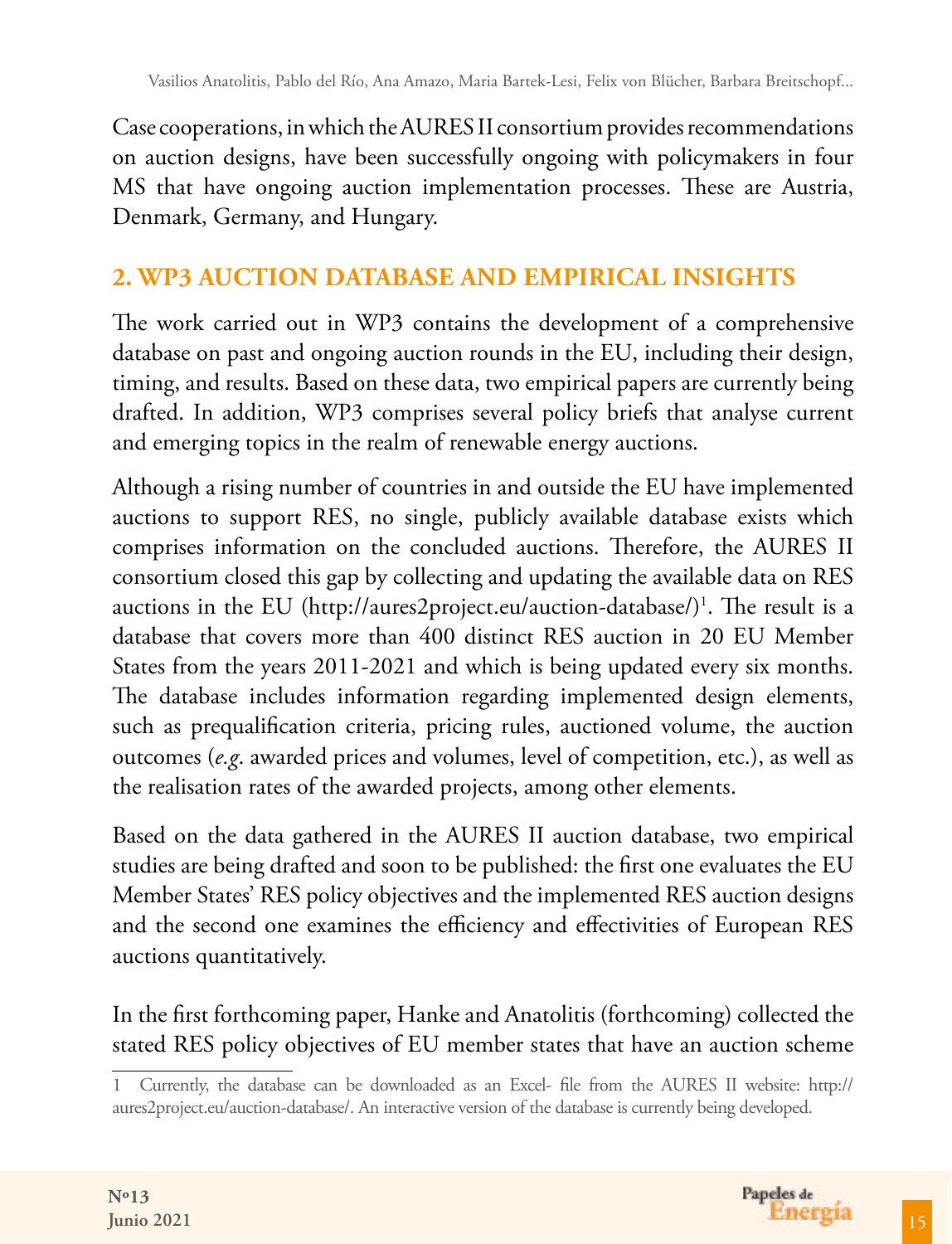in place. In a first step, they summarised the objectives (*i.e.* effectiveness, cost efficiency, support cost efficiency, green growth, security of supply, and actor diversity) and identified the relationship between these objectives theoretically. Based on these relations, they were able to assess whether countries followed a consistent strategy when drafting their RES policy objectives. The results indicate that 7 out of the 13 analysed countries had well-aligned objectives, three followed an ambiguous strategy, and only two showed non-aligned policy objectives. One country followed a "neutral" strategy, stating only one objective. In the next step, the authors examined whether the countries in focus designed their RES auctions according to their objectives. Based on insights from auction theory and on each country's chosen auction design elements retrieved from the AURES II auction database, the authors concluded that 10 out of the 13 countries actually showed a suitable auction design. In contrast, three countries could improve their schemes by adapting their auction designs to their stated objectives.

In the second forthcoming paper, Anatolitis, Azanbayev and Hanke (forthcoming) use the data of the auction database to conduct an econometric analysis to quantitatively identify the impact of various RES design elements on awarded prices in RES auctions. Using a panel data regression model, they were able to show that prices dropped significantly over the years. Furthermore, besides observing the significant impact of financing conditions and RES share in a country, they identified a list of auction design elements with a significant effect on the awarded prices: project size, financial prequalifications, realisation periods, auctioned technology, competition, penalties, flexibility, multi-criteria auctions, quotas, and the remuneration scheme. These findings can support policymakers in designing efficient auction schemes. Nevertheless, some of the results contradict the predictions of auction theory, such as financial prequalifications or penalties decreasing the awarded prices, and should be further researched.

To date, three policy briefs have been published by the AURES II consortium, which provide timely analyses on selected auctions to keep stakeholders up to date on new developments:

*Impact of COVID-19 on Renewable Energy Auctions*: In May 2020, in the first AURES II policy brief, Wigand *et al.* (2020) analysed the impact of the (starting)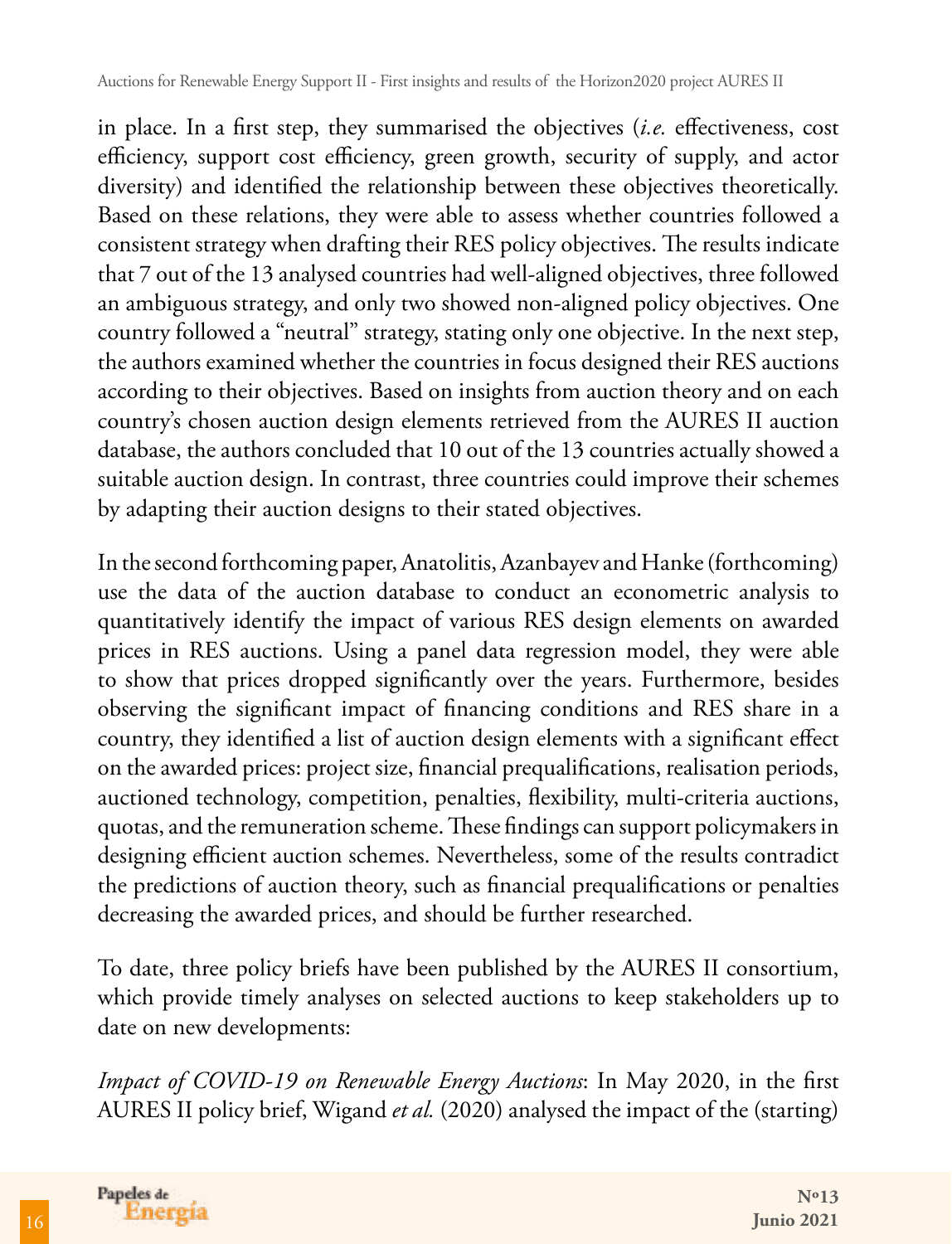Vasilios Anatolitis, Pablo del Río, Ana Amazo, Maria Bartek-Lesi, Felix von Blücher, Barbara Breitschopf...

COVID-19 pandemic on RES auctions and derived recommendations for policymakers on how to deal with these challenges. Four major impact areas have been identified: 1) the Covid-19 pandemic leads to decreased energy demand, which results in potentially lower short-term demand for RES and potentially more EU Member States meeting their 2020 RES targets without additional policy action. 2) Disruptions in global supply chains and national permitting procedures might endanger project realization and increase accrued penalties. Several EU Member States had already prolonged realization deadlines while others have postponed or cancelled auctions. 3) Higher RES financing risks were observed due to an increased country and policy risk. 4) Falling wholesale market prices posed significant challenges for projects without market premiums with sufficient floor prices (*e.g*. merchant plants and plants with a low fixed premium).

Besides advocating that climate-friendly economic stimuli packages should increase public clean energy spending and access to finance, the authors recommended that policymakers should extend the realisation deadlines of awarded projects and in upcoming auctions. Furthermore, policymakers should allow for longer award periods and should increase the digitalisation of auction procedures. Lastly, the adjustment of auction schedules could be considered, but policymakers should avoid downward auction volume revisions.

*How (not) to respond to low competition in renewable energy auctions*: In this second policy brief, Hanke and Tiedemann (2020) analysed possible ways on how to deal with a lack of competition in RES auctions that leads to higher awarded prices and argued against the use of endogenous rationing. They argue that if the reason for the supply shortage is based on the auction design itself (strong disadvantages for one bidder group), then it is a good idea to change the auction design, including possible interventions for the disadvantaged bidders, to achieve a more favourable outcome. If the technology itself cannot generate enough supply, multi-technology or cross-border auctions can be helpful to fill the volume with supply from other technologies or countries without supply shortages. Another option is to reduce the auction volume temporarily and to add the missing volumes to future auctions when the supply side has recovered. Nevertheless, the authors argue that in no case the reduced auction volume or the ceiling price should be determined endogenously within the auction, but only

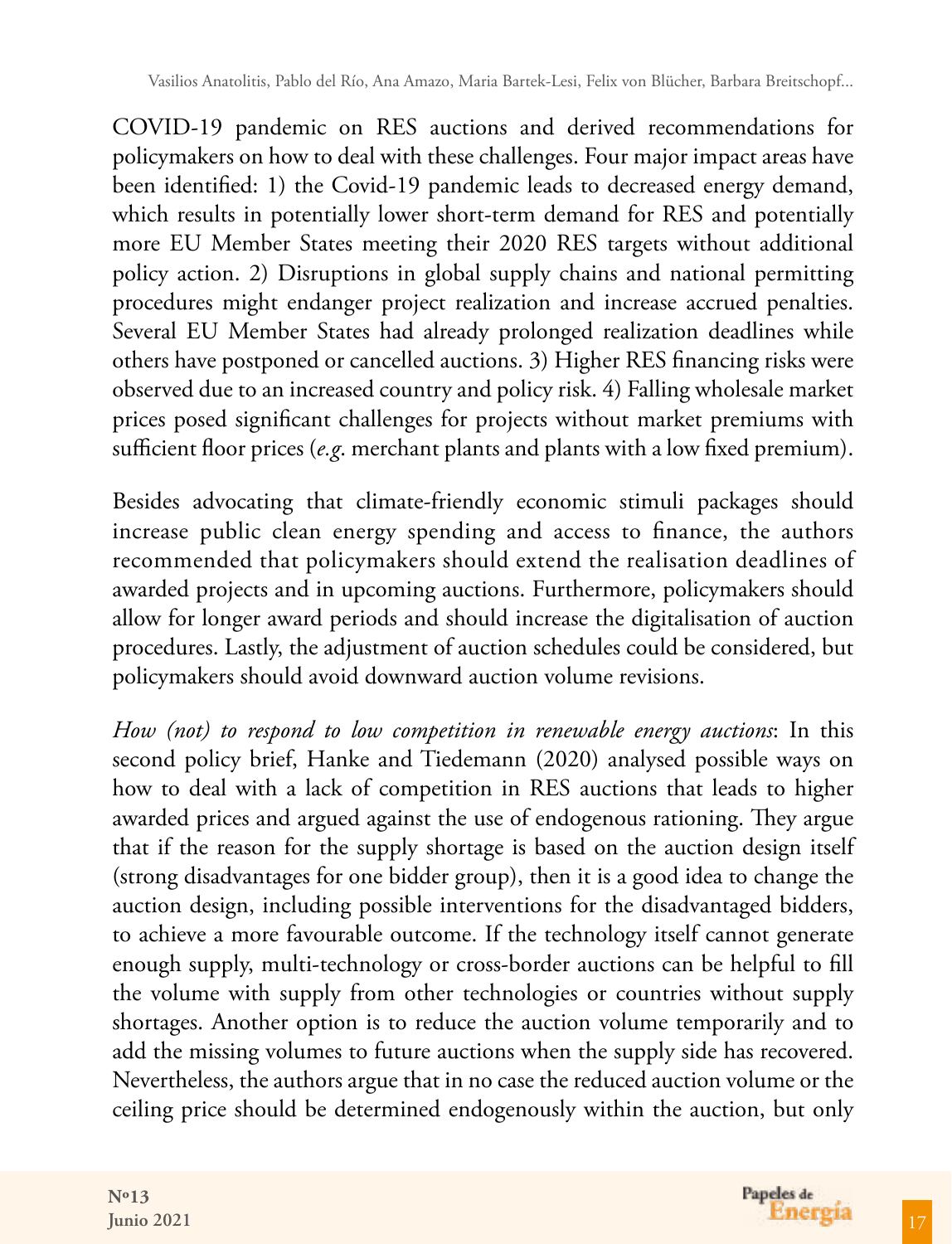administratively prior to the auction. While short-term improvements may be possible with endogenous rationing, long-term effects such as missing renewable energy targets prevail. Endogenous rationing not only decreases social welfare and increases costs but also damages the market in the long term by further weakening the supply side and generating unwanted market distortions. This has been proven theoretically, experimentally, and with real-world examples.

*The 2020 Nobel Prize for Economics and its connection to AURES II*: In this third policy brief, Ehrhart, Ott and Hanke (2020) presented the work of Robert Wilson and Paul Milgrom, the 2020 laureates of the Nobel Prize for Economics. Robert Wilson extended the assumption of private values in auctions, *i.e.* that each bidder only knows the good's value to them and that different bidders have different values, by introducing common values. In a situation with a common value, the good has the same value for every bidder, but no bidder knows this value exactly. The value may depend on future developments, *e.g.* market prices, which are the same for all bidders but unknown at the time of the auction. An auction of this good may lead to the so-called "winner's curse": even if the bidders estimate the common value correctly on average, the bidder who misjudged the value the most will win and will most likely realise a loss. Paul Milgrom, Wilson's former PhD student, analysed a more general model that incorporates the two extreme cases of common and private values and provided insights into how more information in the auction process help reduce the winner's curse. In both AURES and AURES II, the consortium further investigated the findings of the two laureates both theoretically and experimentally to help reduce the risk of the winner's curse and to improve the design of auctions for RES.

### **3. WP4 EFFECTS OF AUCTIONS ON THE RES SECTOR**

WP4 focuses on three aspects of the effects of auctions and auction design on the RES sector, *i.e.* including impacts on supply chains (focusing on market concentration in this sector), actor diversity (the impact on energy communities) and technological innovation.

It is often argued that a key feature of auctions is the competitive pressure created on the overall value chain, and indeed on all actors of the RES sector. Moreover,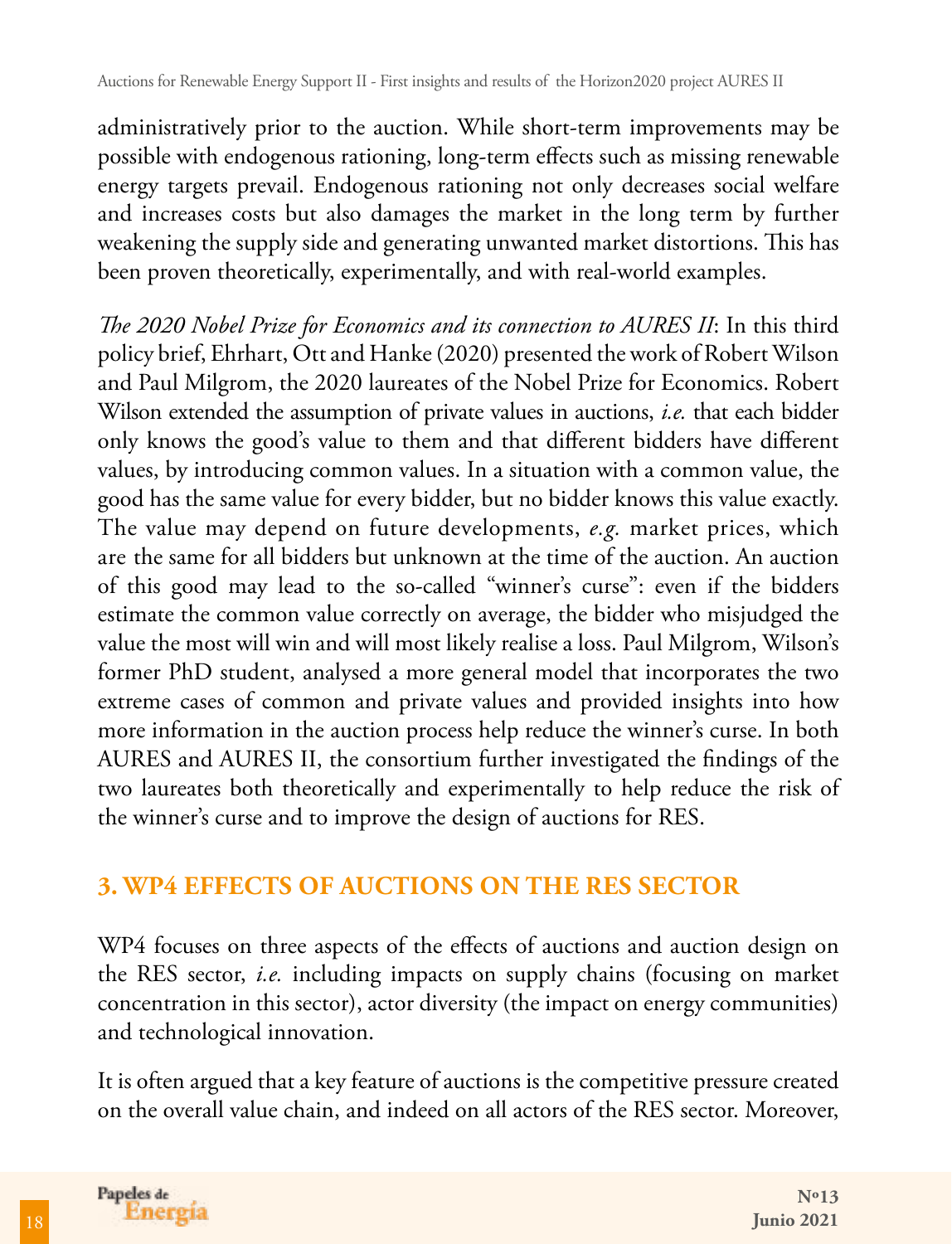it is often argued that auctions can induce a reduction in the level of actor diversity (AD) in some segments of the value chain, and especially in the project development sector. Auctions may favour certain types of actors over others, and this may lead to increased levels of market concentration  $(MC)^2$ .

Del Río *et al.* (2020) empirically analysed: 1) the impacts of different auction design elements (DE) on MC in the project development and component manufacturing segments of the RES value chain; 2) The relative impact of auctions (as compared to other (contextual) factors influencing the value chain) on MC in those two segments. Country and technology case studies were undertaken based on an expert-elicitation protocol (structured interviews with key experts) in four countries (Spain, U.K., Peru and South Africa).

Certain design elements stand out as having a consistently strong positive (increasing) or negative (decreasing) impact on the number and diversity of project developers and component manufacturers; impacts that are observed in all four countries of analysis. The use of transparent publicly-disclosed auction schedules, as well as conducting auctions with high frequency, are clearly considered to be elements that increase both the number and diversity of actors in project developer and component manufacturer value chain segments. The opposite is true for all kinds of prequalification requirements. Specifically, when prequalification requirements –whether financial, technical or related to bidder experience– are stringent (as opposed to lax), they tend to reduce both the number and diversity of actors in project developer and component manufacturer value chain segments.

In general terms, interviewed experts held a range of diverging views as to whether auctions, auction design elements, or context conditions, are most important in terms of shaping the number and diversity of actors in the two value chain segments of interest. Context conditions and related factors were found to affect the number and diversity of project developers and component manufacturers in an overall neutral or positive way. However, in some countries auctions themselves

<sup>2</sup> MC is defined as the distribution of a given market among the participating companies. MC reflects both the number of firms within the market/sector (and/or participating in the auction) and the diversity of those firms (*i.e*. the degree of heterogeneity with respect to the size of those firms).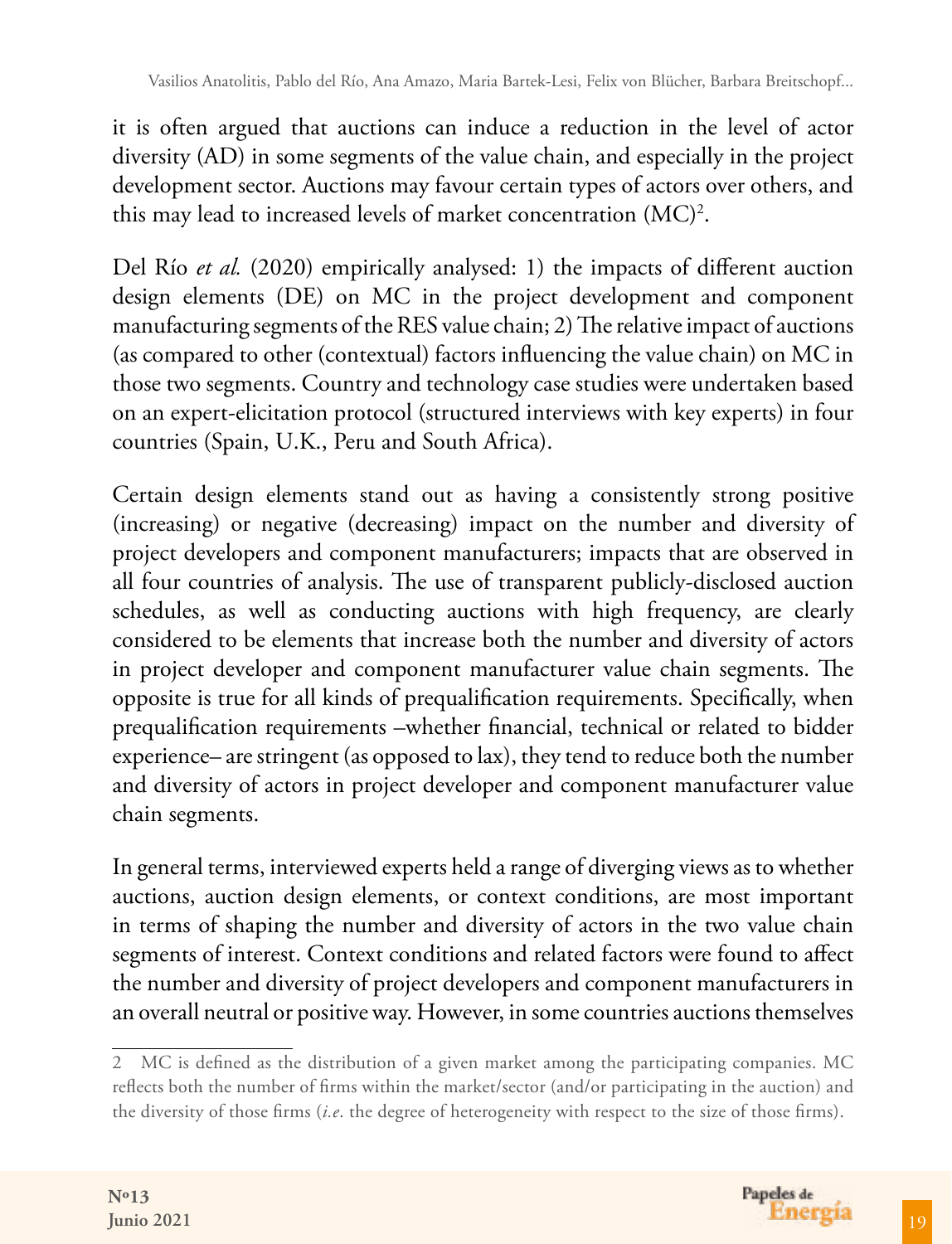were not regarded as the major determinant of MC in the two considered stages of the value chain.

Amazo *et al.* (2020) aim to provide an overview of the impact of auctions on renewable energy communities (RECs) and assess measures to support these market actors in or outside auctions. According to article 12 (16) of the Renewable Energy Directive (REDII), a RECs is "a legal entity: (a) which, in accordance with the applicable national law, is based on open and voluntary participation, is autonomous, and is effectively controlled by shareholders or members that are located in the proximity of the renewable energy projects that are owned and developed by that legal entity; (b) the shareholders or members of which are natural persons, SMEs or local authorities, including municipalities; (c) the primary purpose of which is to provide environmental, economic or social community benefits for its shareholders or members or for the local areas where it operates, rather than financial profits". The REDII acknowledges the importance of RECs and requires Member States to consider the specificities of these market actors when designing support schemes.

RECs can foster the local acceptance and ownership of renewable energy development. As indicated by Amazo *et al.* (2020, p. 26), "RECs can support renewable energy development in various ways, for example by increasing local participation in planning and decision-making processes, as well as local benefits through project ownership. Furthermore, local engagement processes of RECs can facilitate the land acquisition process and thus ease the oftenchallenging pre-development of sites, particularly for new wind projects". Despite their importance, RECs face special challenges in auctions compared to administratively-set remuneration schemes, which is related to their limited project portfolio and size. "Participating and winning in an auction requires significant expertise and access to capital, which smaller actors do not have to the same degree as large, experienced renewable energy developers" (Amazo *et al.*, 2020, p. 26).

From their analysis, Amazo *et al.* (2020) broadly conclude that there is no easy solution to promote RECs in the context of auctions. Most importantly, the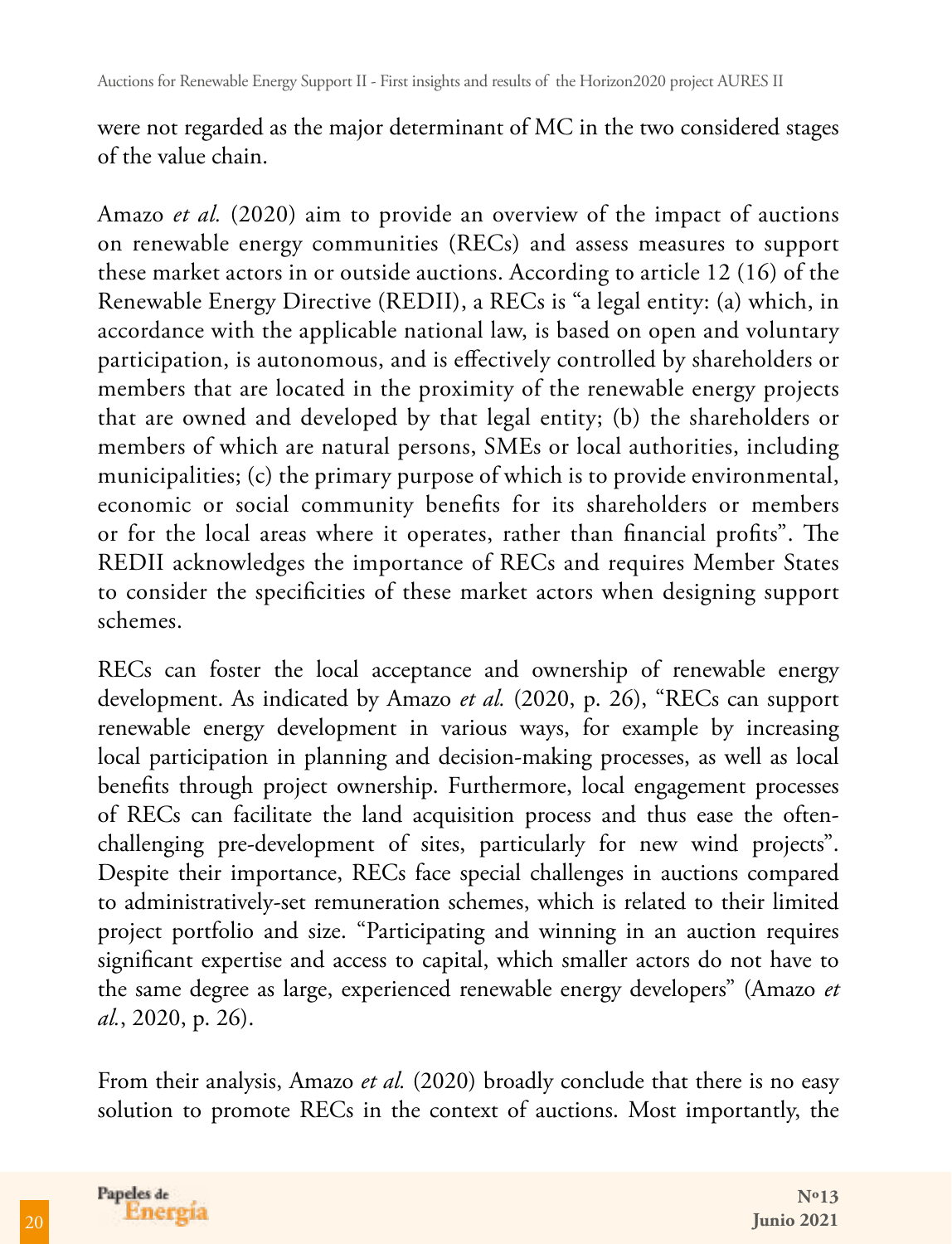authors find out that measures to address the impact of auctions on RECs can be taken either inside the auction (as in Germany or France) or outside the auction (as in Denmark). Measures within the auction include lower pre-qualification requirements, longer realization periods, citizen participation bonus and a different pricing rule (*e.g*. uniform pricing instead of pay-as-bid, PAB). However, while promoting RECs, these measures inside the auction rules may lead to distortions in the auction (Amazo *et al*., 2020, p. 27).

In contrast, measures outside the auction, such as exempting RECs from the auction and a guarantee fund, can help address financing risk and the allocation risk and "interfere considerably less with the auction compared to preferential treatment or the exemption from auctions. Denmark's experience shows the uptake of this measure depends on the sufficiency of the guaranteed volume, and the limits of a measure's effectiveness in reversing a trend towards actor consolidation" (Amazo *et al*., 2020, p. 27).

Another topic addressed in WP4 is the impact of auctions on technological innovation. Innovation in general and, more specifically, innovation in renewable energy technologies (RETs) will be a critical component of the energy transition (IEA, 2020). Del Río and Kiefer (2021) analyse the impact of auctions on technological innovation in RETs. Deployment policies, such as auctions, will not only have impacts on deployment itself (*e.g*., on diffusion) but on previous stages of the innovation process as well (*e.g*., invention and innovation). However, attention has not been paid so far in the auction literature to how auctions and auction design elements influence innovation in RETs. Del Río and Kiefer (2021) cover this gap by providing a first contribution on this issue and exploring the impacts of auctions and auction design elements on technological innovation. An analytical framework on the mechanisms linking diffusion-driven technological innovation and auctions and their design elements, which merges the insights from different approaches, is provided and a preliminary empirical analysis to identify the perception of key stakeholders on the topic is carried out. Based on theory and on those perceptions, the authors put forward some research proposals to be investigated in future research.

The authors follow an exploratory analysis based on a literature review and an exchange of views on the main aspects (actors, variables, relationships between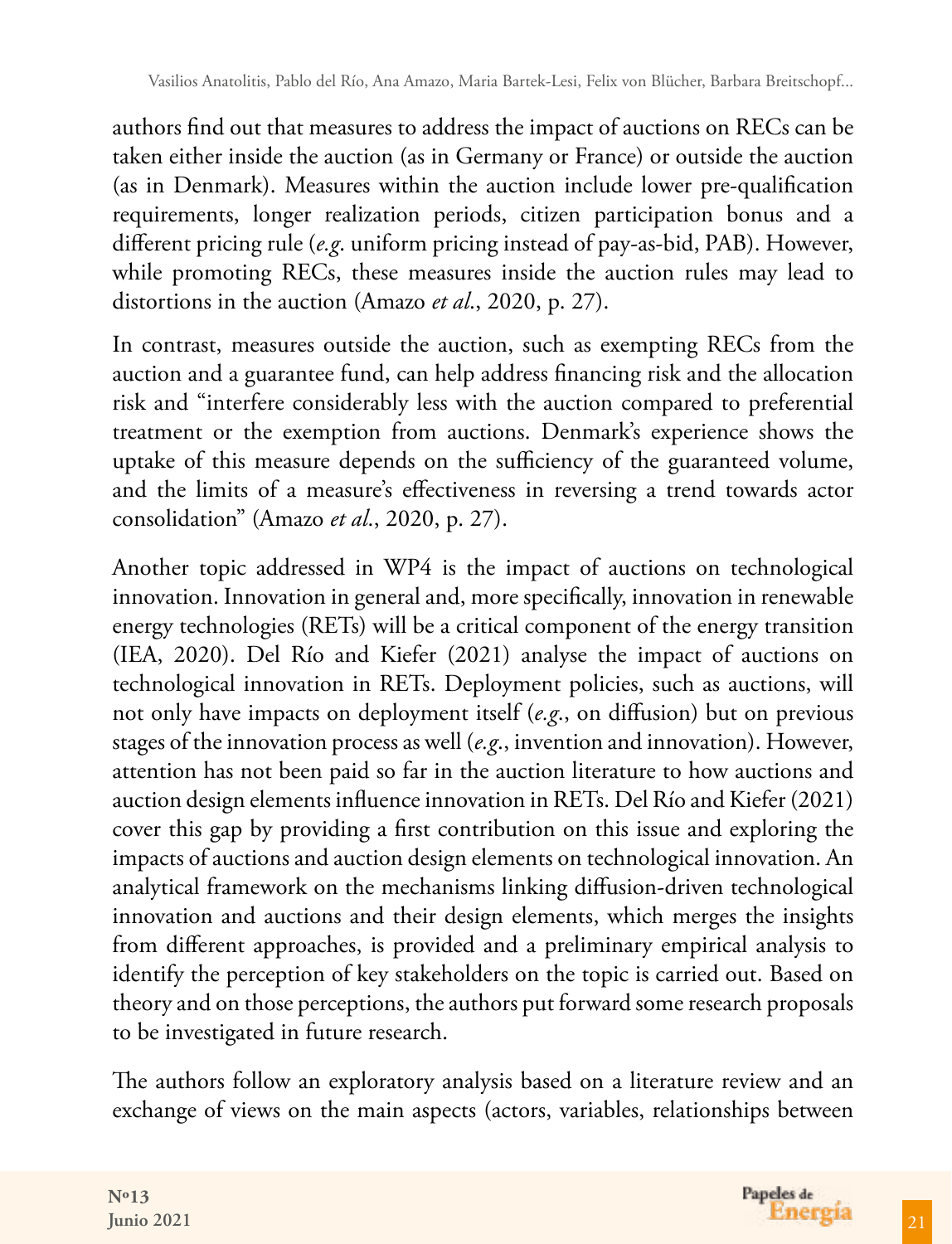variables and causal links) with different relevant stakeholders knowledgeable of both innovation processes in RETs and auctions (and their design elements). The authors put forward the following research proposals, to be further investigated in the future:

- The design of the auction (different design elements) may affect innovation through several key channels: impact on private R&D through a greater profit margin and the expectation that there will be a market for the technology (*i.e*., where manufacturers and technology developers can sell their technology), impact on technology diffusion (learning effects) and impact on the competitive pressures faced by manufacturers and technology developers to reduce costs or increase revenues.
- ■The negative effects on innovation from lower profit margins in auctions and lower levels of market creation for RETs compared to administratively-set FITs may offset the positive effects on innovation from greater competition in auctions. Whether this is so for all RETs and auctions depends on the technologies, the design of the auction and the details of the administrativelyset remuneration to which the comparison is made.
- Auctions will be one of the factors influencing innovation in RETs, but probably not the main one. Many other policy (e.g., technology-push policies) and nonpolicy factors (*e.g.*, the pressure to reduce costs as a result of international competition in a globalised sector) influence innovation, and probably to a larger extent.

# **4. WP5 IMPACTS OF AUCTIONS ON COST OF CAPITAL**

The aim of WP5 is to evaluate the effects of auctions and auction design on RES project financing, *i.e.*, the cost of capital of RES projects and to suggest auction designs that are compatible with the usual financing practices of RES projects. The final goal is to provide policy recommendations in terms of design element choices that reduce the risks and improve the financing conditions.

This is a crucial issue, since the costs of capital are one of the most significant cost factors of RES projects, due to their typically very high capital intensity. However,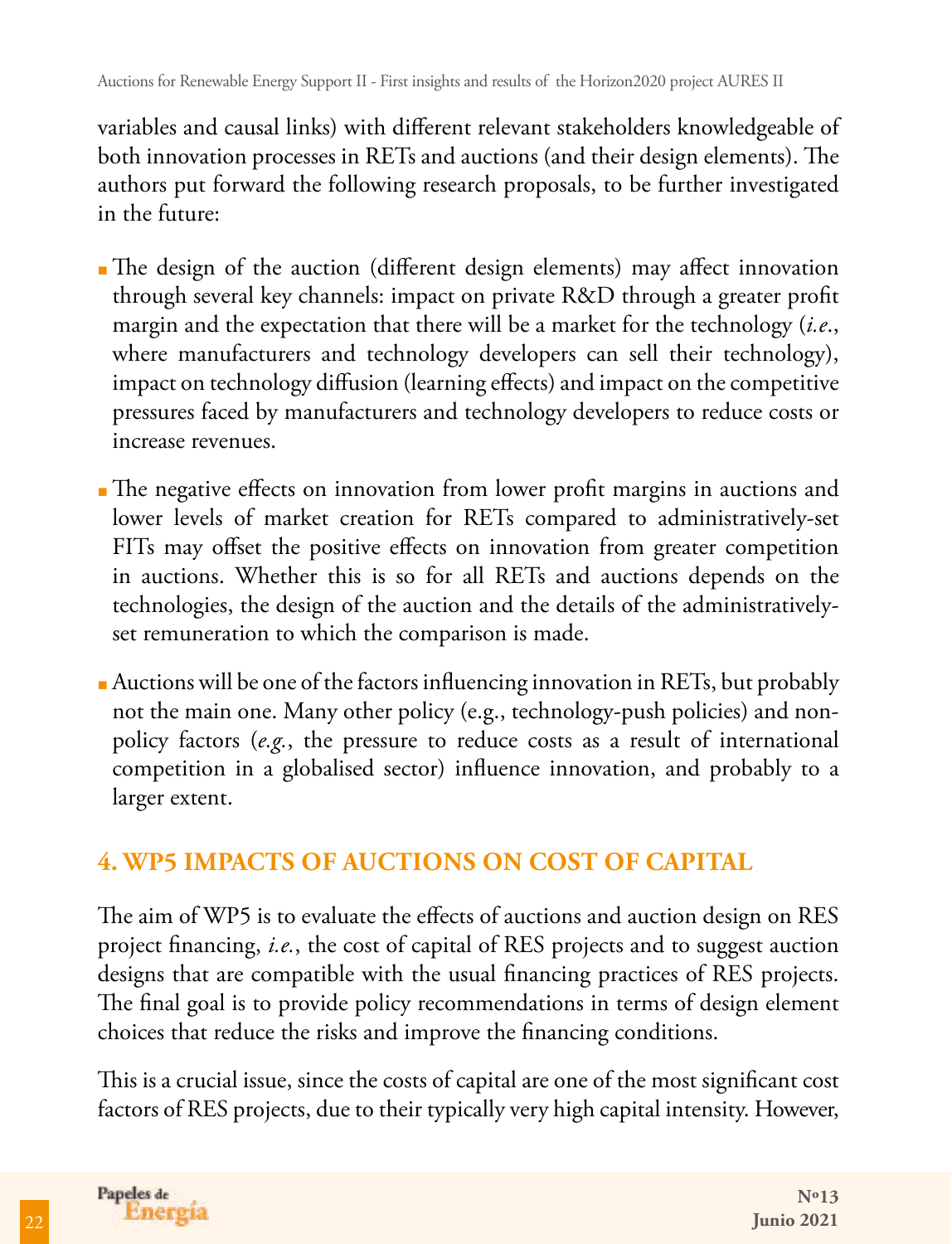this issue remains to date under-researched. Indeed, the reduction in different auction design elements (DE) of wind and solar PV in the last decades can partly be attributed to reductions in financing costs (Egli, Steffen and Schmidt, 2018).

Đukan *et al.* (2019) map out the potential effects that auctions might have on financing conditions of RES projects, focusing on the market effects of introducing auction schemes and the effects on financing of individual design elements. Therefore, its main purpose is to identify possible causal relationships between auctions and their impact on financing conditions for renewable energy projects.

The authors systematically explore possible impacts of different drivers (exogenous and endogenous) on financing conditions for investments in new RE assets. The drivers are endogenous (renewable energy policy and auction design) and exogenous (such as economy-wide effects, monetary policy and the structure of the capital market, among others). Three main dimensions of (direct and indirect) impact are considered: financing type (project financing vs. balance sheet financing), project phase (the project development lifecycle) and actor type. Financing conditions are defined as "both the ability to source financing for an investment and the cost of sourcing it" (Đukan *et al.,* 2019, p. 10). The authors analyse "effects via indicators related to 'cost of capital' on the one hand, and indicators related to 'loan conditions' on the other. We thus differentiate seven different impact indicators: weighted average cost of capital (WACC), cost of equity, cost of debt, debt-to-equity ratio, hurdle rate, debt service coverage ratio (DSCR) requirements and loan maturity" (Đukan *et al*., 2019, p. 10).

The work relies mainly on qualitative research methods and the methodology is based on three steps: 1) a literature review of auction design and financial theory literature; 2) semi-structured interviews with seven industry professionals, with a background in financing renewable energy investments and/or project development; and 3) a validation workshop with industry stakeholders at the Wind Europe conference in Bilbao in April 2019 (Đukan *et al.,* 2019). The authors warn that their findings should be considered as hypotheses that need further research and validation rather than conclusions.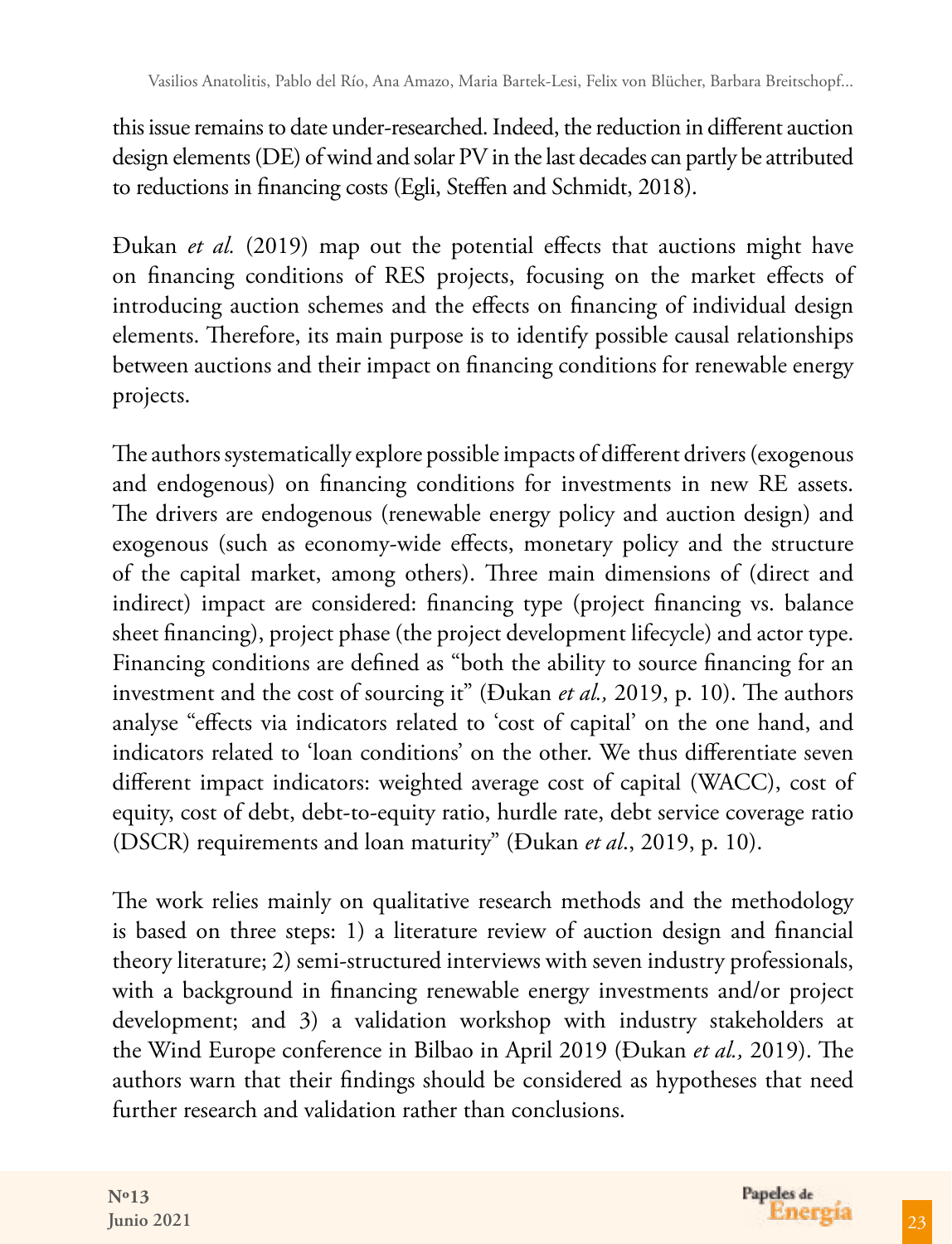Auctions for Renewable Energy Support II - First insights and results of the Horizon2020 project AURES II

The results from this report can be summarized in five main categories:

- 1)*Cost of equity and hurdle rates experience both downward and upward pressure from auctions*. Growth limitations and competitive pressure induced by auctions may force project owners to accept lower profit margins, *i.e*. lead to a reduction in hurdle rates. On the other hand, the new risks faced by these owners in the auction may lead to higher risk premiums. In addition, "auctions may also lead to a decrease in support payments to individual projects, making them more dependent on volatile market revenues, potentially causing an increase in cost of equity" (Đukan *et al.,* 2019, p. 6). The impact on different types of actors can be expected to be different. In particular, small actors would probably be more negatively affected, leading to a reduction of actor diversity. The impact of some design elements is discussed. Some could be expected to affect the risks, the cost of financing a project and the willingness or capability to finance it.
- 2)*Debt financing is most likely impacted more by the remuneration scheme than by other auction designs*. The authors expect the support design in auctions to lead (under certain circumstances) to more difficult and expensive project financing<sup>3</sup>. They find that "two-sided Contract for Difference (CfD) schemes (which provide a fixed remuneration independent of the market price) have the most positive impact on loan financing conditions since they provide the most predictable revenues" (Đukan *et al.* 2019, p. 6).
- 3)*Auctions may change the investor landscape, through their diverging effects on actors, influencing actor diversity.* One of the main findings of this report is that auction schemes affect the investor landscape by creating new market conditions. Interestingly, the new market conditions have an impact on actor diversity, because "Unlike larger actors (such as utilities) that have diverse cash flows and easier access to capital, smaller project developers do not necessarily have the resources to diversify, and the risks they are exposed to could lead to greater financial distress" (op. cit., p. 49).

<sup>3</sup> In addition, "the higher competitive pressure of auctions might also be reflected in the banking business, and potentially lead to a small decrease in debt margins" (Đukan *et al*., 2019, p. 48).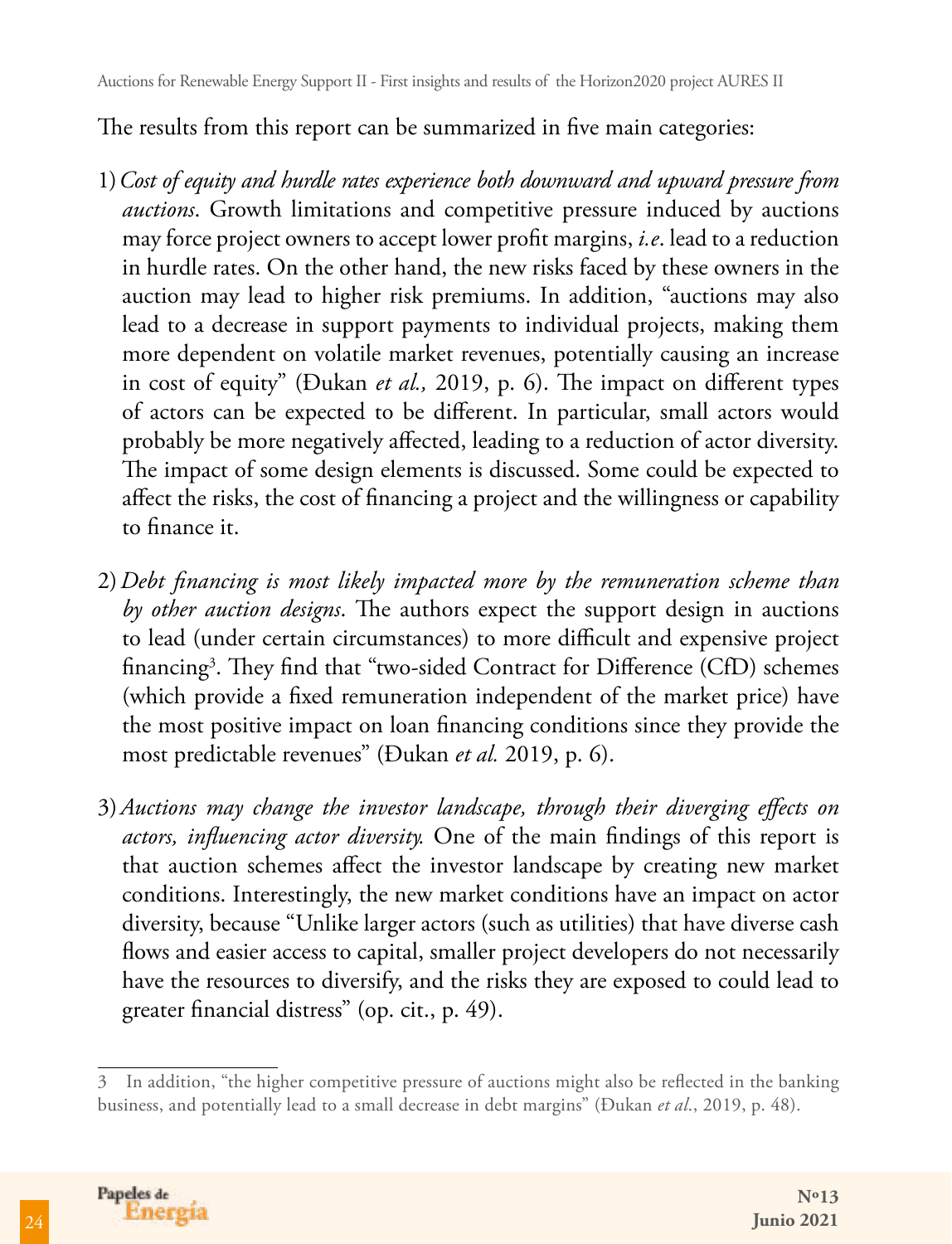- 4)*Auctions are a policy tool that, depending on its specific implementation, can be a barrier to RE financing, but also provide market stability.* On the one hand, auctions can improve the stability of support schemes which could be positive for financing, both on the equity and debt side. Some design elements would be highly positive in this regard, including fixed auction volumes, long-term schedules (with well-defined rounds in terms of frequency) and contractual commitments between auction winners and a governmental institution.
- 5)*The impact on financing depends on individual designs and market circumstances*. The authors stress that the impact on financing depends on individual designs and market circumstances. Regarding the former, CfD would have a positive effect on the cost of capital, but stringent bid bonds, unrealistic project realisation deadlines, unclear auction volumes, low auction round frequency, among others, could have a negative effect. Regarding the latter, other factors beyond auction design may have a greater influence on the costs of capital and financing, including country risks, monetary policy or regulatory barriers.

Đukan and Kitzing (2021) investigate the effects of the shift to auctioning on the costs of capital and financing conditions for onshore and offshore wind. They use the results from Đukan *et al*. (2019) as a first step and then proceed with the analysis by including more interviewees and focus groups with experts involved in financing wind energy projects in Europe to verify the analysed potential effects. The authors find that auctions create a competitive environment that pressures the industry into accepting higher risks and lower returns. Banks have reduced debt margins, while large investors decreased hurdle rates and equity returns, despite additional risks from auctions, such as uncertainty about future award prices, allocation and qualification risks. The risk of being awarded support and incurring sunk costs makes smaller bidders averse to participating in auctions. Despite increased price risk, project financing conditions have improved: the competitive pressure driven by project sponsors seems to lower financing costs and hurdle rates and reduce the cost of capital for offshore projects.

Roth *et al.* (2021) provide qualitative and quantitative insights intended to contribute to a better understanding of renewable energy financing in the European Union both in auction and non-auction environments. The results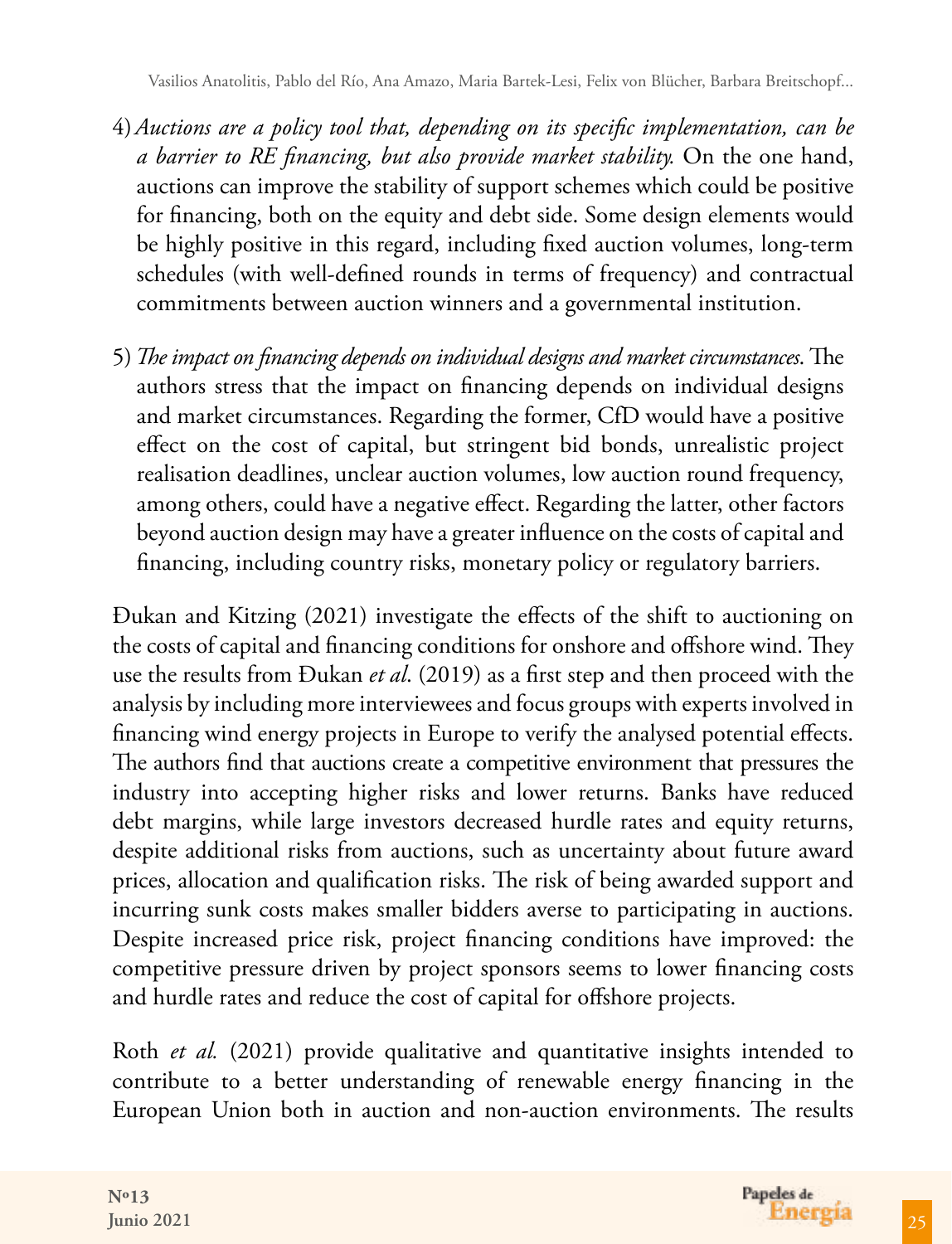of the interviews conducted by the authors between December 2019 and April 2020 show that there is still a considerable gap between EU Member States regarding their WACC values for wind and PV projects<sup>4</sup>. However, most EU countries reduced their WACC dramatically since 2014, as well as their Costs of Debt and Costs of Equity. The analyses show that multiple reasons are behind the observed reduction in the WACC apart from lower interest rates, technology improvements, and lower country risks: "1) capital is not only raised from EU sources, but it is also flowing from international sources, which could generate spillover effects in EU countries where the costs of capital are higher than the costs of international investments; 2) the non-standard monetary policy of the European Central Bank after the 2008 crisis has resulted in abundant capital which triggered lower loan fees and increased competition for business cases; 3) new market players, such as energy-intensive companies, are under political and regulatory pressure to green their portfolios and are consequently shifting to different auction design elements (DE) through, for example, corporate PPAs, which could add more competitive pressure on the market" (Roth *et al.,* 2021, p. 5). The results of an econometric analysis performed by the authors confirm the findings of the interviews: the main driver of the WACC is the country risk, but experiences with renewables are also significant. The introduction of auctions did not increase the WACC, rather the opposite was true: increasing experiences in auctions different auction design elements (DE) to have a dampening effect on the WACC. An interesting finding is that remuneration schemes that reduce the exposure to market risks tend to have a decreasing effect on the WACC.

To estimate the effects of different financing conditions on support costs, the authors develop a cash flow model that calculates minimum bid levels and debt shares, given several optimisation constraints. Based on this, they find that Member States should mainly focus on de-risking debt financing, as this would deliver the largest support costs savings and WACC reduction. The authors argue that, instead of additionally/marginally decreasing cost of debt, de-risking policies should also aim at increasing loan maturities and debt size. Such debt de-risking could be best achieved by adopting remuneration schemes that decrease the

<sup>4</sup> A data note describing the accumulated data on the cost of capital is currently being drafted and will be published soon.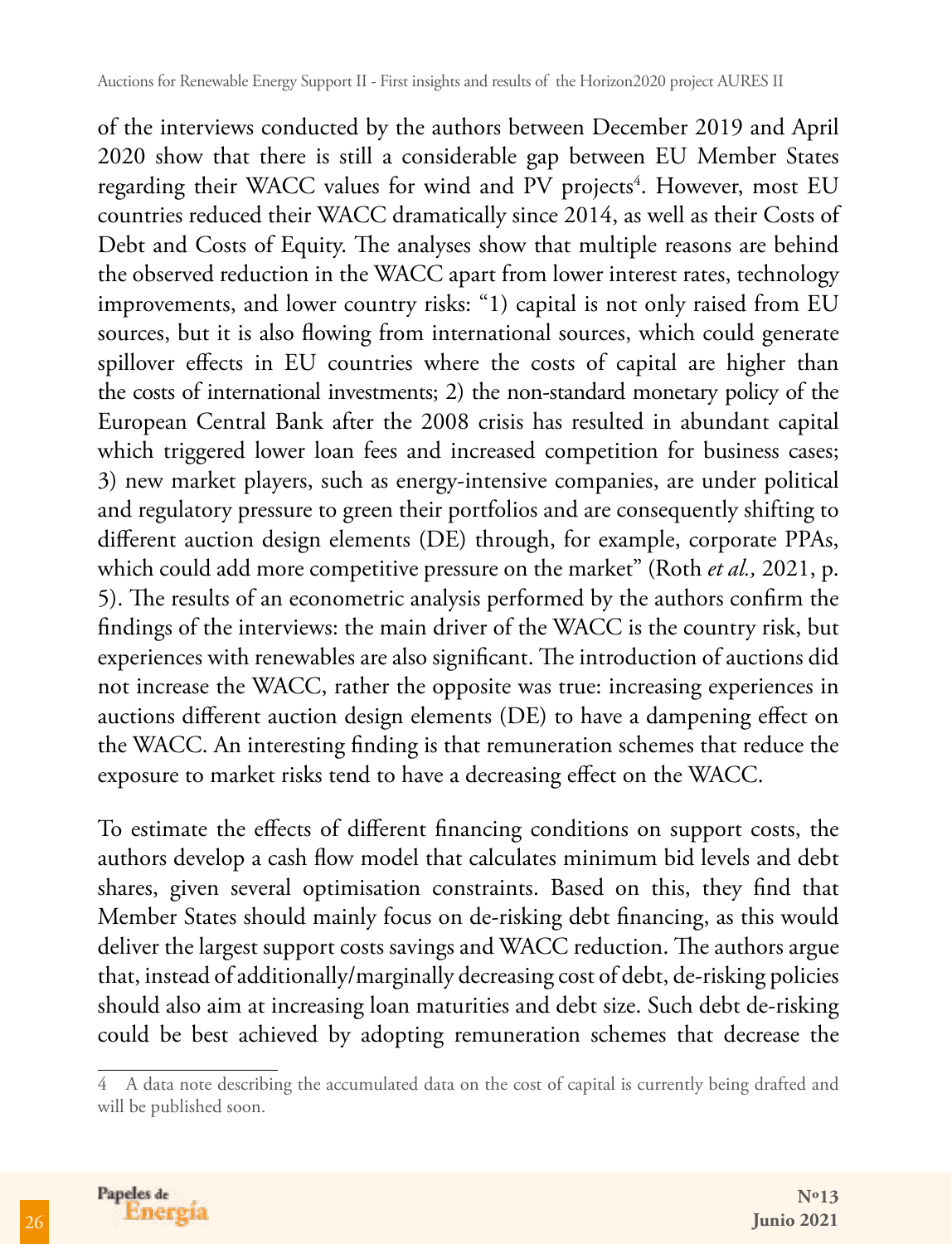volatility of the projects cash flows, such as CfD. Furthermore, they also find that de-risking the cost of equity –through relaxing pre-qualification requirements, reducing bid bonds, prolonging realisation rates etc.– would not yield very large additional benefits in terms of support cost reduction. Therefore, policymakers should de-risk auction designs in the pre-bidding stage –decrease bid bond levels, relax pre-qualification requirements etc.– only if they have policy goals other than cost-efficiency, such as increasing actor diversity (Roth *et al*., 2021, p. 5).

# **5. WP6 INTERNATIONAL AUCTIONS**

In contrast to national auctions, international auctions are auctions in which projects from more than one country can participate, *i.e.,* projects located outside of the auction-conducting country can participate and compete for support (Ehrhart *et al.,* 2019). There are several good economic reasons for the implementation of cross-border auctions, including better use of natural resource potentials in Europe, higher market values<sup>5</sup>, lower cost of capital and higher competition (von Blücher *et al.,* 2019).

These auctions have not been used by Member States, except for the PV auctions between Germany and Denmark in 2016, although the picture might change in the future, given several EU energy policy developments: the new 2030 RES governance, voluntary opening of national support schemes under the REDII, the new "Financing Mechanism" and renewables Projects of Common Interest (von Blücher *et al.,* 2019, p. 5).

Cross-border auctions are still perceived to be complex to design and burdensome to implement. The aim of WP6 is to define and analyse design questions specific to cross-border auctions from a theoretical and an empirical perspective and to provide concrete design recommendations to policymakers.

Von Blücher *et al.* (2019) assess various design options for cross-border auctions and provide practical guidance for Member States seeking to implement them.

<sup>5</sup> Higher market values compared to the values of domestic RES power plants can lead to a significant decrease in support payments.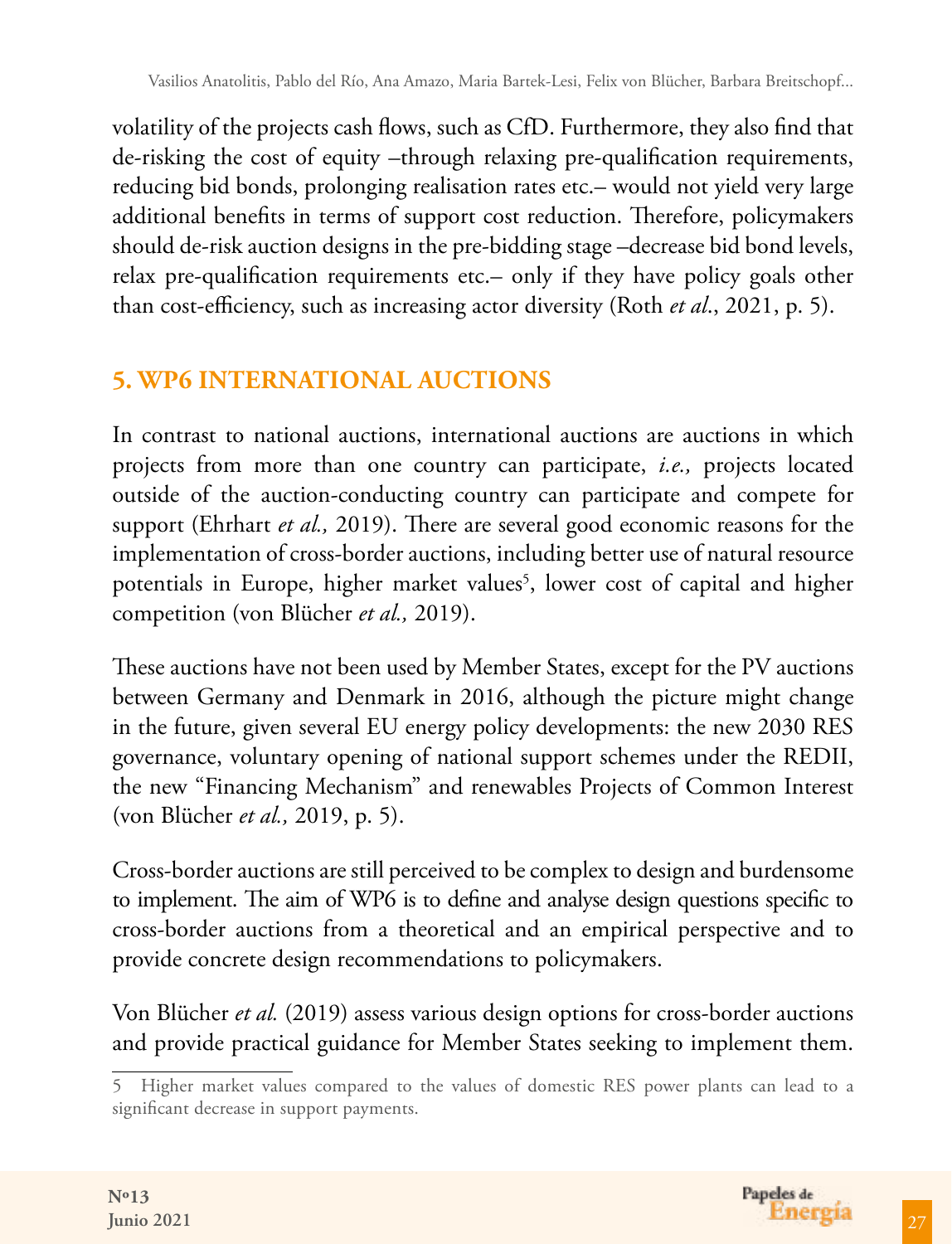This report identifies three basic models of cross-border auctions which go from a low to a higher intensity of cooperation: Countries may choose to conduct unilateral, mutual cross-border auctions or joint auctions (see Table 1). The authors observe a trade-off between the transaction costs of preparing the cross-border auction (lowest under unilateral cross-border auctions, which are the simplest) and economies of scale (highest under multilateral auctions).

Von Blücher *et al.* (2019) also find that the support scheme design must be the same for all participants of a cross-border RES auction to allow for comparison of bids and thus effective bid selection. However, the conditions under which project developers can realise RES projects differ between countries due to the national specific regulatory and market conditions. These aspects cannot easily be aligned in the context of a crossborder auction, as they reflect a broader regulatory and political context. The authors propose three key options to level regulatory differences: 1) Adjusting bids by the cost impact of the regulatory framework; 2) Implementing quotas to limit the distributional effects of these differences, and; 3) Aligning the regulatory framework. They recommend refraining from levelling differences artificially in order to tap into the full efficiency potential of the auction. However, if differences need to be addressed, they recommend to consider quotas as they are the most straightforward solution to the challenge (*i.e.*, option number 2 above).

#### Table 1

#### **Basic models of cross-border auctions**

| Models             | <b>Explanation</b>                                                                                   |
|--------------------|------------------------------------------------------------------------------------------------------|
| Unilateral auction | Both countries conduct auctions but only one country opens its support<br>scheme to foreign projects |
| Mutual opening     | Both countries open their auction schemes, either sequentially or in<br>parallel                     |
| Joint auction      | Two countries implement a common auction scheme, open to projects<br>from both countries             |
|                    | Sources: you Blücher et al (2019) Ehrbort et al (2019)                                               |

Sources: von Blücher *et al*. (2019), Ehrhart *et al.* (2019).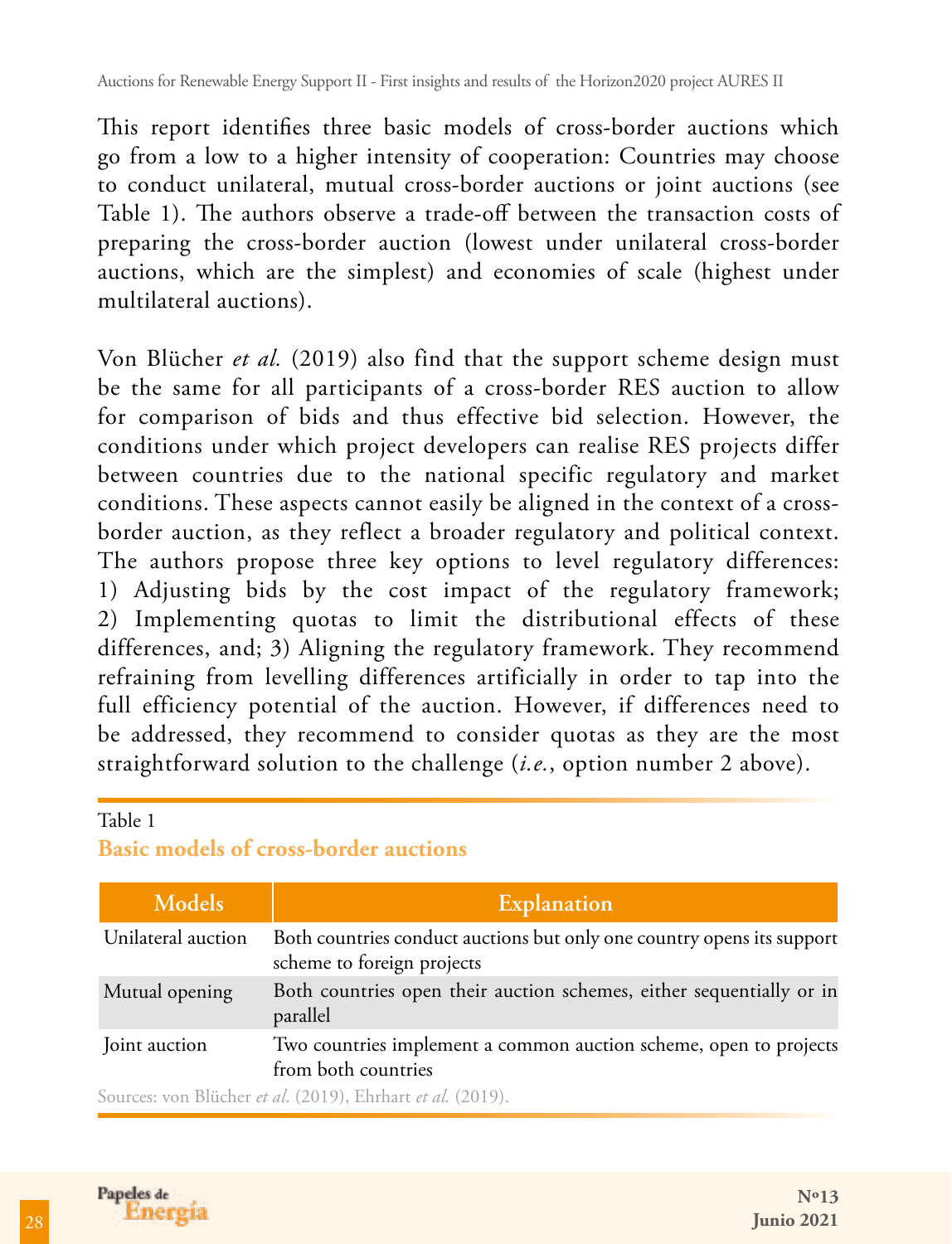The authors propose 8 good practices of cross-border auction design<sup>6</sup> and highlight and discuss other challenges in cross-border auctions<sup>7</sup>.

A more formal (theoretical) analysis of the (support costs and allocative) efficiency of different types of cross-border auctions is performed in Ehrhart *et al.* (2019), which refer to different intensities of cooperation as in von Blücher *et al.* (2019). In addition to Separate auctions, the aforementioned three types of cross-border auctions are considered: Unilateral Auctions, Mutual Auctions and Joint Auctions. The authors perform auction-theoretic modelling. They conclude that Joint Auctions can achieve both allocative efficiency and moderate award prices (support cost efficiency). However, a complex implementation process and necessary bi-lateral coordination might make this option difficult to realise. Implementing this type of auction is quite complicated due to a high degree of cross border integration and regulatory coordination (Ehrhart *et al.,* 2019, p. 30). Sequential Mutual Auctions, *i.e.*, when the open auctions are conducted one after another and with enough time in between the auctions and not within a very short time frame, lead to similar outcomes, but with less administrative effort, since both participating countries can choose their own auction design. The remaining design choices all show a low probability of allocative efficiency and might lead to higher awarded prices. More generally, the analysis shows that parallel auctions (where project developers must choose in which auction they want to participate and cannot participate in both) tend to decrease the efficiency of a support scheme. Based on their theoretical analysis, the authors recommend Sequential Mutual Auctions when designing cross-border auctions since they combine "the benefits of relatively straightforward implementation with the allocative efficiency of a Joint Auction" (Ehrhart *et al*., 2019, p. 35).

<sup>6</sup> These good practices include: 1. Bids need to be comparable. 2. Adapt design to cross-border context. 3. Check cross-border applicability of all design elements. 4. Keep it simple. 5. Take care to not exacerbate differing conditions of participation for bidders. 6. Ensure RES deployment while limiting transaction costs. 7. Give sufficient consultation and bid preparation time. 8. Reduce the administrative complexity.

<sup>7</sup> These other challenges include: the interactions of cross-border with national auctions (recommending that the auction schedules should be synchronised with a view to provide a continuous pipeline and avoid boom and bust cycles in the RES industry), the design of a suitable premium, the allocation of the costs and benefits, the practical implementation of cross-border auctions and the disbursement of funding and data transfer.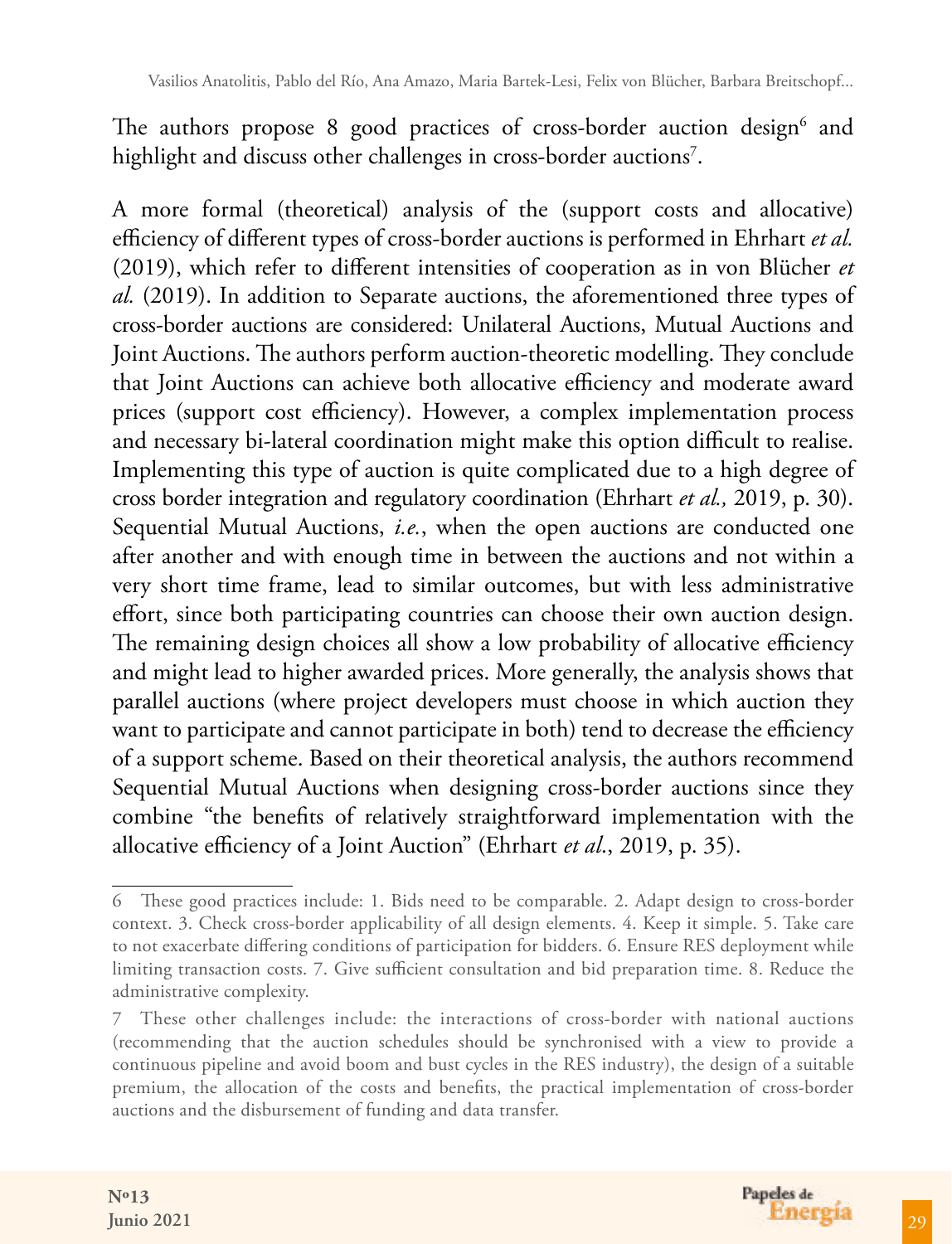In turn, von Blücher *et al.* (2020) show the basic functioning of one pooled cooperation mechanism which is effectively a cross-border auction, the EU RES financing mechanism (ERFM). This is an instrument to support and ensure the cost-effective target achievement at the EU level, as provided in Article 33 of the Governance Regulation. Under the ERFM, Member States may choose to make voluntary financial contributions to the mechanism (contributing Member States). The mechanism subsequently implements a RES auction which determines support levels and allocates grants to RES projects in hosting Member States, which also choose to participate voluntarily. The hosting Member States transfer the RES target statistics from these RES installations back to the mechanism, which then redistributes the RES statistics to the contributing Member States according to their share of financial contributions.

The report shows that the ERFM provides an effective tool to aggregate RES cooperation among Member States, thereby increasing the cost-effectiveness of RES support. The ERFM can be tailored to Member State preferences, as they define whether they want to participate and under which conditions. Some recommendations are provided: retaining parts of the RES statistics for hosting Member States (*e.g.* 80/20) in order to increase their acceptance, providing support in the form of upfront investment aid and adopting multi-item, static, pay-as-bid auctions in which the auctioned good is capacity, with required financial pre-qualification / bid bonds and sufficient realization periods to cover country differences in project development lead times.

Bartek-Lesi *et al.* (2020) give an overview of the most important factors influencing the set-up of a cross-border auction between Hungary and possible partner countries using the Green-X model to assess the likely impacts. The results show that Hungary would be the host country in cooperation with Austria and the contributing country with Romania, while cooperation with Slovakia would lead to only small changes in RES-E deployment. Slovakia was chosen as the hypothetical partner country for this case study. The case study compared the tender design of the two countries to provide recommendations on how to harmonize to a cross-border relationship regarding the size of plants eligible for support, the prequalification requirements used in the opened auction, the dilemma on the type of feed-in premium (FIP) to be used and on setting the market reference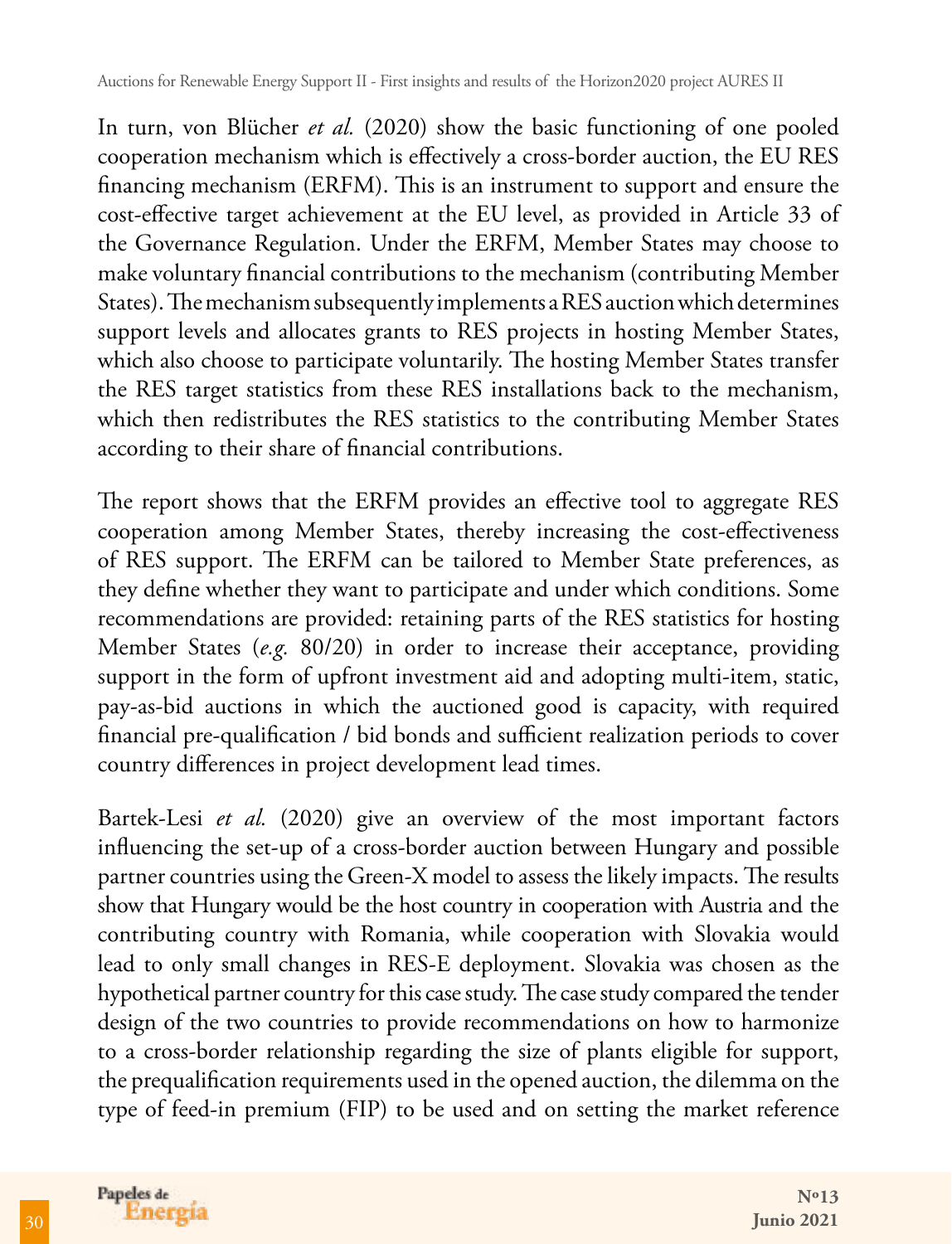price for the winners in the host country, the setting of the length of the project realization periods and the setting of penalties. The Green-X modelling results suggested that the cooperation with Romania could bring the highest benefits for Hungary which can be evenly distributed to make the relationship mutually beneficial. However, it is not yet clear when and how Romania will shift to an auction scheme. Another option for Hungary is to consider participation in the EU's renewable energy financing mechanism.

Kerres *et al.* (2020) examine how the Contracting Parties (CPs) of the Energy Community can participate and benefit from cross-border renewable energy cooperation. It focuses on cross-border auctions and joint projects as the key instruments for the CPs to cooperate with each other and with EU Member States. The policy brief reviews the benefits, rationales and necessary considerations for cross-border cooperation, i.e. both from the perspective of the hosting and the contributing party. The report introduced each instrument and pointed out the associated benefits and risks. The policy brief concludes that cross-border cooperation with and amongst the CPs is possible. The regulatory framework includes various instruments, each characterized by certain benefits and risks. The authors argue that, subject to the design of the legal framework, a variety of instruments for cooperation between EU Member States and the CPs could be available, assigned to two tracks of cooperation: Cooperation via joint projects (possibly supported by funding from the Connecting Europe Facility) and national cross-border auctions and cross-border auctions via the EU financing mechanism. Cross-border auctions were examined in detail. In this context, a key issue meriting further attention is the CPs' varying stages of liquid day-ahead wholesale market development and implementation of market-based support schemes. This report suggests two main (transitional) solutions until all CPs have implemented liquid day-ahead wholesale markets on which to base premium calculation: the use of fixed premiums or the use of sliding premiums with proxy reference market prices. Different regulatory frameworks require adaptation of support scheme design: 1) if the hosting party has a wholesale market, then any support scheme design is feasible; 2) if the hosting party does not have a wholesale market yet, intermediary solutions are necessary until all Contracting Parties have wholesale markets.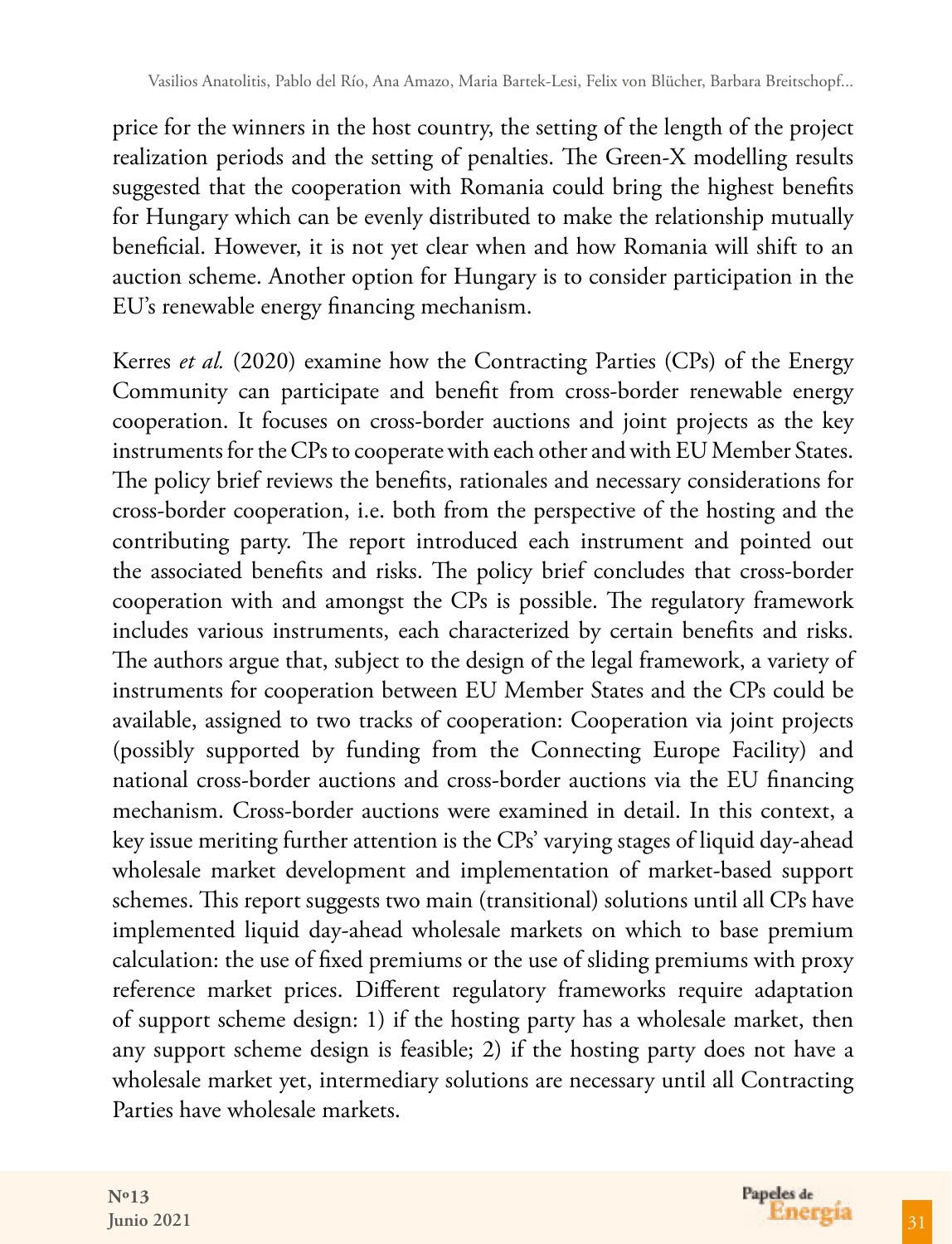# **6. WP7 THE FUTURE OF AUCTIONS**

The framework conditions for renewables support continue to evolve. Thus, WP7 covers the implications of combining several RES technologies in one auction applying theoretical and empirical approaches, and more specifically, contributing to the discussion on technology-specific versus technology-neutral support. In addition, both the generation costs of renewables as well as the market environment in which they operate are likely to change until 2030. Thus, the WP furthermore explores the future role and design of auctions under changing electricity systems.

In a forthcoming paper, Hanke (forthcoming) conducted several rounds of experiments to examine whether it is advisable to conduct auctions with more than one technology. She shows that it is indeed favourable for an auctioneer (concerning prices as well as efficiency considerations) to include different technologies in one joint auction instead of conducting different auctions for different technologies. Nevertheless, it should be kept in mind that technologies should be able to compete at least on a basic level and that possible side effects, such as the elimination of one technology from the market, might occur. Further, the recommendation is to conduct pay-as-bid auctions, as these tend to generate lower prices combined with a lower risk of bankruptcy for bidders estimating their costs too low while still generating a comparable level of efficiency as uniform pricing.

In their report, Woodman and Fitch-Roy (2020) have developed four qualitative scenarios on the future energy systems and have examined the role auctions will play in those. The scenarios, which are characterised by the level of flexibility and decentralisation of the energy system, show that the status quo model of RES auctions is unlikely to be the dominant route to market by 2030. The only scenario where we would observe this, if all progress in transforming and pluralising the energy systems stalled (similar to the proposed "Leviathan" scenario<sup>8</sup>). Nevertheless, the authors do not argue that RES auctions will disappear entirely. Private, municipal, or community tenders for PPAs, are likely to grow

<sup>8</sup> The Leviathan scenario is characterised by low flexibility and low decentralisation of the energy system.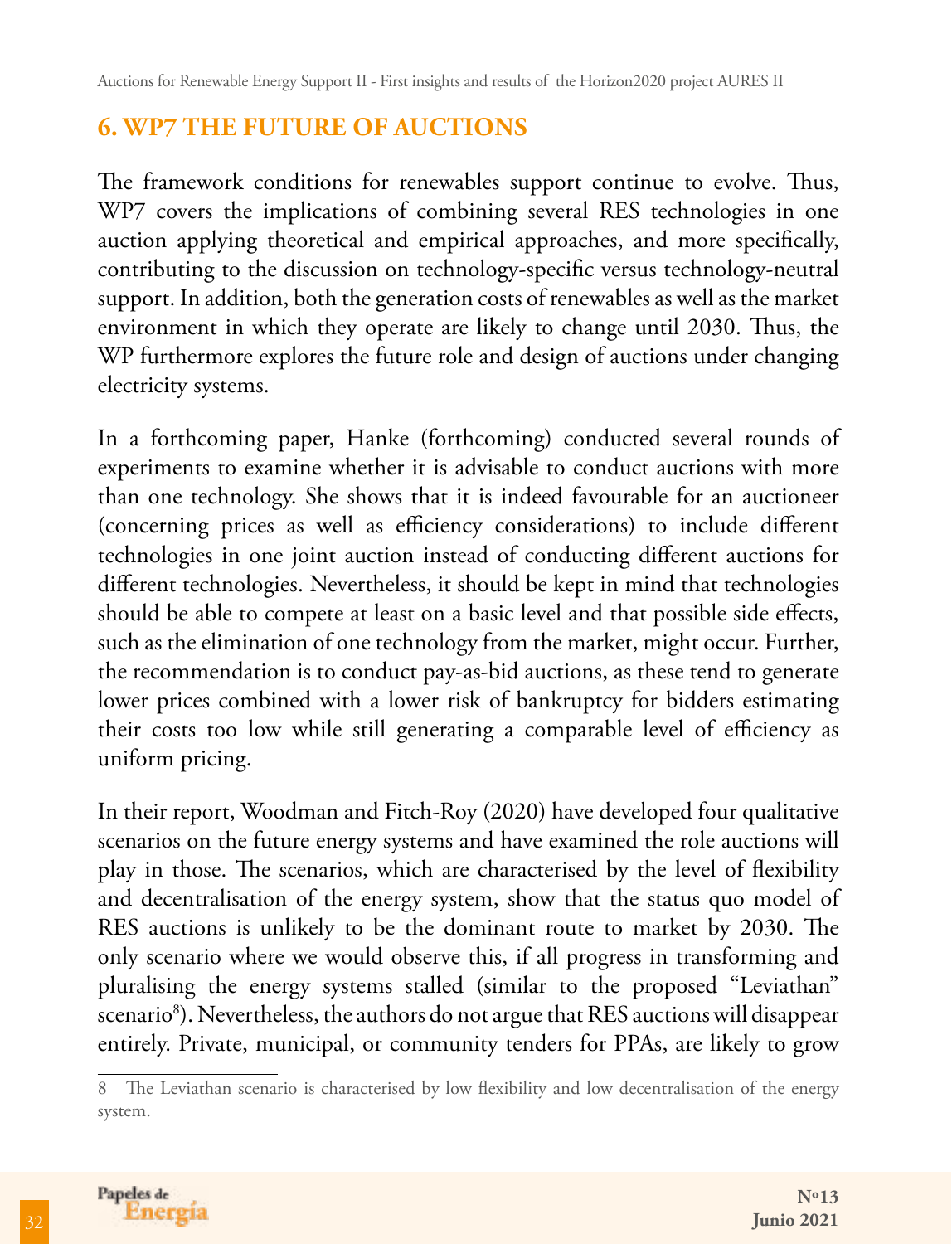in importance, requiring new and innovative auction designs that minimise transactions costs. The lessons learnt through Europe's roll-out of national scale support auctions may be valuable here. Finally, given both the urgency of the challenge of tackling climate change and the challenges of coordinating RES build-out with supply chain development and grid expansion, a regulatory role of some kind exists in all scenarios. Whether it is standardising auctions models and contracts or directing geographical density, public policy will continue to play a role in the buying and selling of renewable electricity for the near future.

Furthermore, two more reports are currently being drafted in this WP. The first one will provide an overview of the use of multi-technology auctions in the EU. It will cover descriptive statistics of their outcomes and compare the results to their technology-specific counterparts. Furthermore, the report will include several short case studies on multi-technology auctions.

The second report will give guidance to policymakers on how to design auctions in the changing energy systems of the future. Based on the identified scenarios in Woodman and Fitch-Roy (2020), the authors will derive explicit policy recommendation on possible auction design considerations.

# **7. WP8 MODELLING**

WP8 aims to facilitate the topical analyses undertaken in other WPs with in-depth model-based quantitative assessments. These modelling activities provide further insights into interactions between the various WPs. Additionally, modelling plays an important role in the case cooperations with the member states in WP2.

In their policy brief, Resch, Geipel and Liebmann (forthcoming) analyse and model the need for and impact of RES cooperation across the EU in the 2030 context, practically done by establishing European and/or Cross-Border RES auctions. The findings are based on insights gained from the forward-looking model-based analyses where different scenarios for meeting (and exceeding) the EU's overall 2030 RES target have been derived. The 2030 RES ambition has been modelled both in accordance with past agreements taken (*i.e.* National Energy and Climate Plan (NECP) ambition to achieve an EU RES share of at least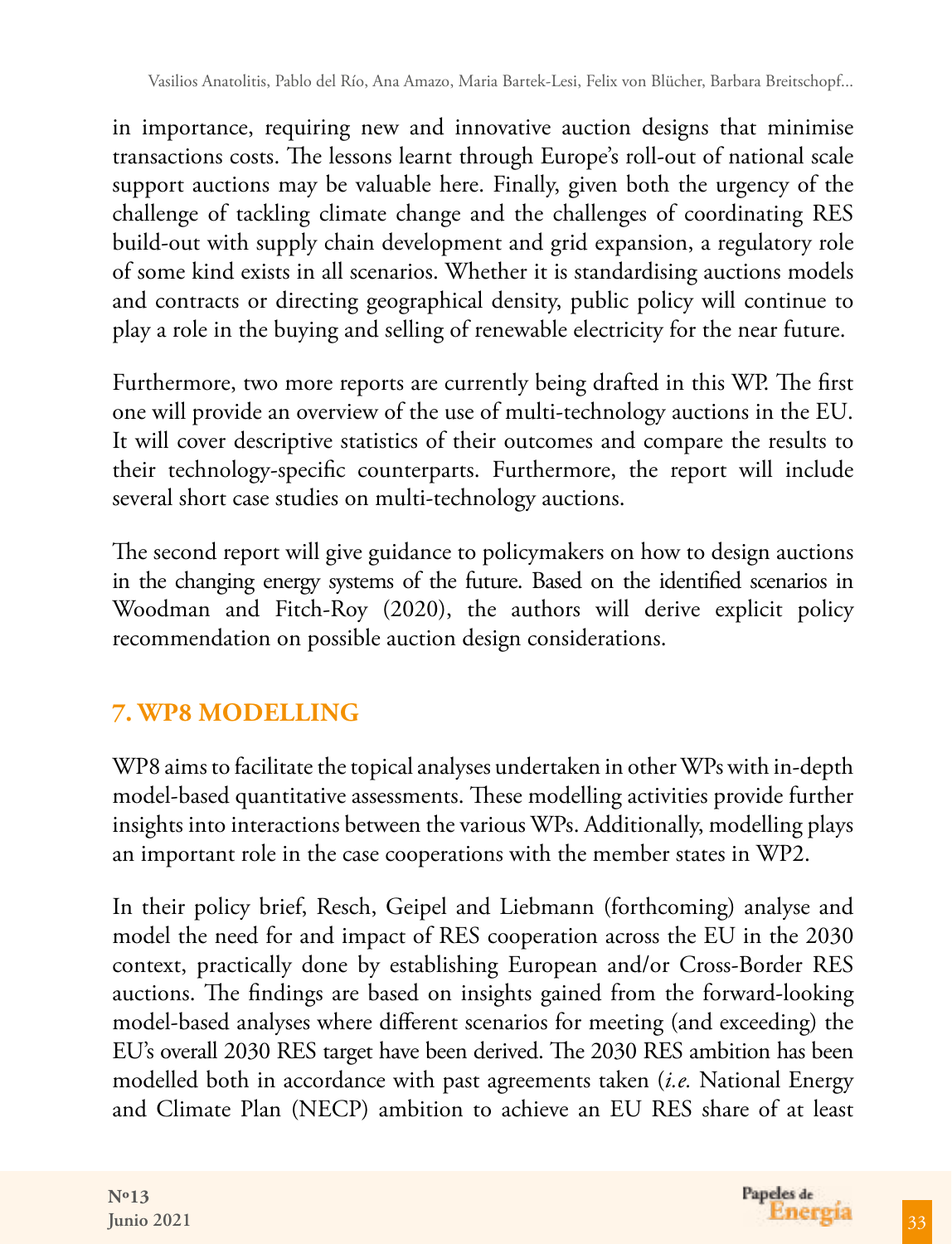32 %) and under consideration of the needs arising from the European Green Deal. The first finding is that, in order to achieve the NECP ambition of at least 32 % by 2030, only a limited number of MSs requires RES cooperation to meet their 2030 planned RES deployment. Summing up, the nationally planned RES shares for 2030 lead to an EU RES share of approx. 33.6 %, although strong differences in the RES ambition of individual MS can be observed. Modelling shows that, without RES cooperation, only an EU RES share of 33.0 % appears feasible, since some MSs would fail to achieve their planned RES share using only domestic resources. Allowing for RES cooperation would, in turn, assure that the planned deployment (33.6 %) can be reached across the whole EU. On the other hand, a strong increase of the RES ambition at short notice (by 2030), *e.g*. through the Green Deal, causes a strong demand for RES cooperation across the whole EU. Assuming an increase of the 2030 EU RES target to (at least) 40 %, the modelling activities revealed that without RES cooperation only an EU RES share of 37.8 % appears feasible – whereas with RES cooperation the planned deployment (40 %) can be reached. Thus, the conclusion can be drawn that, under these new framework conditions, EU-wide RES cooperation appears essential for achieving a stronger RES uptake at short notice (*i.e*. by 2030).

Apart from the above-identified needs for RES cooperation, there are several benefits of RES cooperation: Firstly, RES cooperation facilitates a levelling of country-specific risk for RES investors. Secondly, a (more) fair effort sharing can then be triggered by RES cooperation and, thirdly, it can be expected that this decreases the overall cost for reaching ambitious future RES targets, which was confirmed by the modelling. More specifically, cross-border RES action can reduce support expenditures for new RES installations (*i.e*. installed post-2020) by 23 % to 38 % percentage points compared to the default case where no such cooperation was presumed. Furthermore, the authors found out that targeted policies offering technology-specific incentives tailored to individual needs, done *e.g.* by use of dedicated RES auctions for feed-in premiums, appear highly beneficial for triggering a cost-effective uptake of RES in the electricity sector. Cost savings in the range of 28 % to 42 % have been identified when comparing average support under targeted RES policy approaches (*e.g*. RES auctions) with umbrella policy approaches (*e.g.* technology-neutral RES quotas with certificate trading).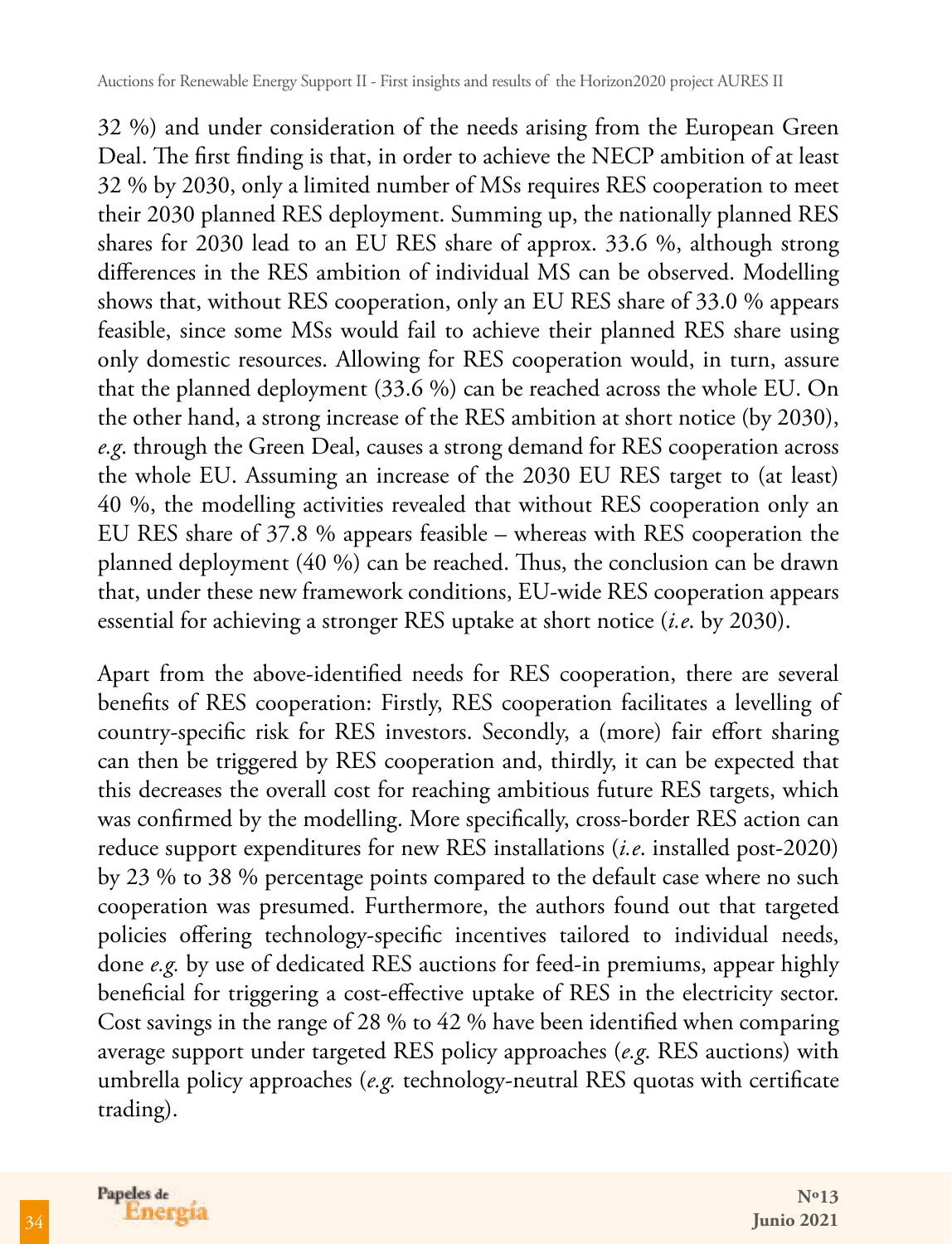Diallo and Kitzing (2020) examined technology bias between renewable power plants in technology-neutral auctions, caused by applying the same auction rules for the technologies that have very different characteristics. Four RES technologies (PV, onshore wind, offshore wind, and biomass) were evaluated using a quantitative model, which was used to determine LCOEs, bid prices, and social values of the technologies. Concerning the different design elements, the authors were able to formulate rather general and rule of thumb type of policy recommendations. The main reason behind this is that the bias is sensitive to the initial setup in terms of design elements<sup>9</sup>. Therefore, a case-by-case analysis is required to determine the effect of a design element change on the bias. The outcomes show that, while a change of the support period or the introduction of grid integration costs and environmental harm compensation may heavily influence average bias between technologies, the effects are more moderate when changes in granted realisation period or in balancing payment responsibility are applied, and almost negligible if changes in the timing of the auction within a year occur. Remuneration scheme design is a very important determinant as well, but there is no clear hierarchy identifiable which compares two-sided sliding premiums and fixed premiums. Both schemes are though clearly leading to a lower risk of technology bias than one-sided sliding premiums, as in several setups where a technology is mature enough to survive without support, one-sided premiums may result in very high biases. An additional very important conclusion of the report is that allocative and general efficiency do not necessarily occur simultaneously. This is due to the fact that by comparing two designs, it is often the case that a given setup results in allocative efficiency, but in terms of general efficiency it fares worse than another allocative inefficient auction setup.

Furthermore, three more reports are forthcoming in this WP. The first one examines by when a possible phase-out of RES support appears feasible for RES electricity in general and at technology level. The second one will conduct a model-based assessment of economic aspects of RES auctions illustrating the impact of improved financing conditions on the support needed to finance

<sup>9</sup> This can result in the fact that the same change in the design (for example increasing support period from 15 years to 20), may increase the average bias in one setup and decrease it in another.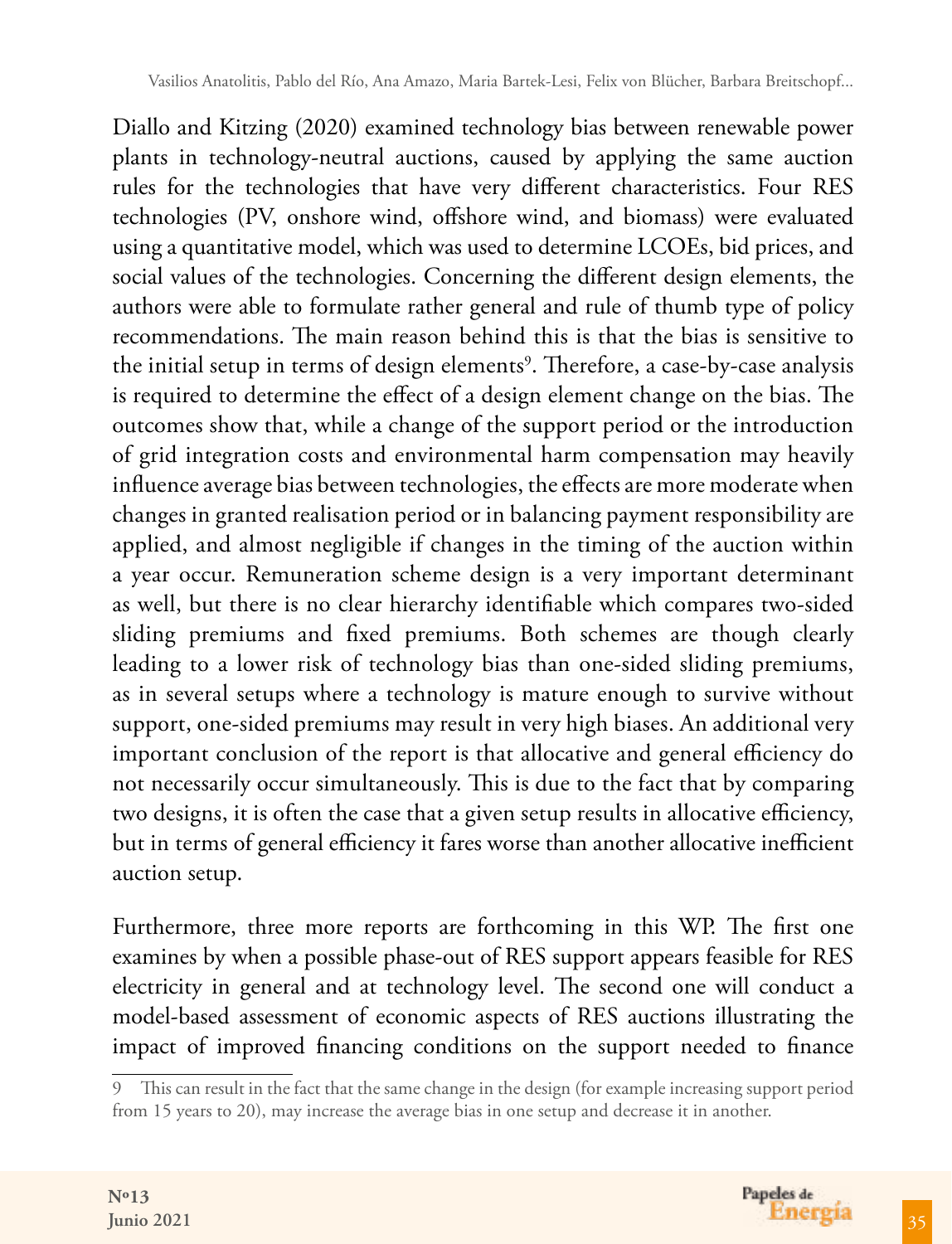Auctions for Renewable Energy Support II - First insights and results of the Horizon2020 project AURES II

the required RES uptake. Finally, the last forthcoming report will provide all technical details of the modelling activities carried out in the AURES II project.

### **8. CONCLUSION**

The first AURES project laid the groundwork for auctions in the renewable electricity sector (see Mora *et al.,* 2017). AURES II expands this knowledge by analysing the effects of auctions on the RES sector, technological innovation and project financing, and by examining the topics of multi-technology and crossborder auctions, changing electricity systems, as well as community projects in detail. It also builds a detailed database of auctions in the EU.

Although the work in WP7 has already shed some light, we believe the next step will be to analyse how renewable energy auctions will evolve in the future: will we see greater collaboration between member states? Or even EU-wide RES auctions? Will auctions expand to other energy-related fields besides the electricity sector: allocating support for hydrogen production, (district) heating networks, or in the transport sector? Will they be increasingly used by the private sector: big multi-national companies using auctions to procure corporate (green) PPAs in an efficient and effective manner? Or even smaller energy communities that aim to procure green electricity?

Whichever form auctions will take, we believe they will still play a crucial role in a future, sustainable energy system.

### **REFERENCES**

AMAZO, A., VON BLÜCHER, F., LOTZ, B. and JAKOB, M. (2020). *Auctions and renewable energy communities.* Deliverable D4.2 of the EU-funded AURES II project. Retrievable from: http://aures2project.eu/wp-content/uploads/2020/02/ AURES\_II\_D4\_2\_energy\_communities.pdf

ANATOLITIS, V., AZANBAYEV, A. and HANKE, A.-K. (forthcoming). How to design efficient renewable energy auctions? – Empirical insights from Europe.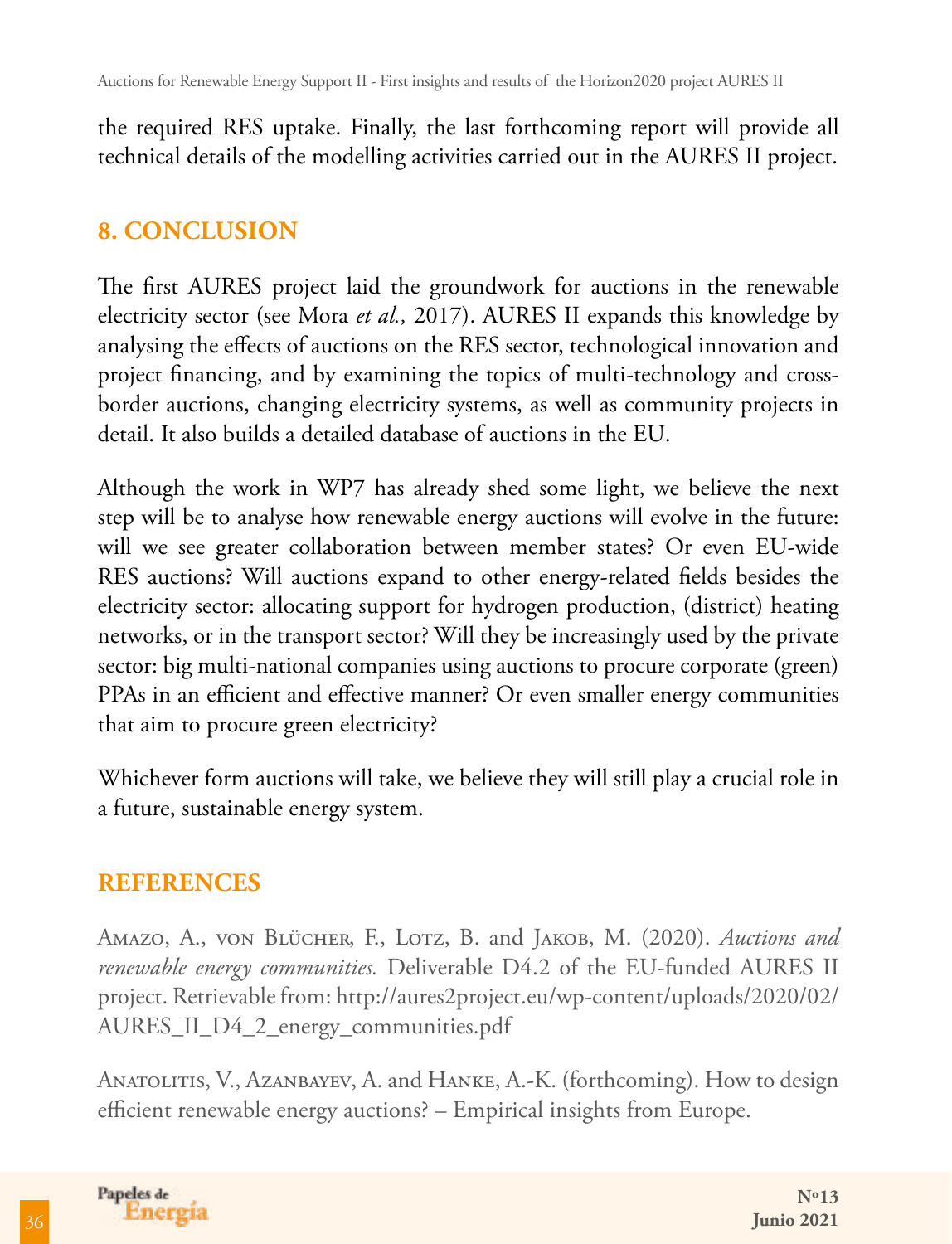Vasilios Anatolitis, Pablo del Río, Ana Amazo, Maria Bartek-Lesi, Felix von Blücher, Barbara Breitschopf...

BARTEK-LESI, M., SZABÓ, L., DÉZSI, B., RESCH, R., LIEBMANN, L. and GEIPEL, J. (2020). *Proposal for a cross-border auction design for Hungary.* Deliverable D6.3-HU of the EU-funded AURES II project. Deliverable D6.3-HU of the EU-funded AURES II project. Retreivable from: http://aures2project.eu/ wp-content/uploads/2020/11/AURES\_II\_D6\_3\_Hungary.pdf

Diallo, A. and Kitzing, L. (2020). *Technology bias in technology-neutral renewable energy auctions*. Deliverable D8.2 of the EU-funded AURES II project. Retreivable from: http://aures2project.eu/wp-content/uploads/2021/02/AURES\_II\_D8\_2\_ bias\_technology\_neutral\_auctions.pdf

Đukan, M., and Kitzing, L. (2021). The impact of auctions on financing conditions and cost of capital for wind energy projects. *Energy Policy,* 152.

Đukan, M., Kitzing, L., Brückmann, R., Jimeno, M., Wigand, F., Kielichowska, I., Klessmann, C. and Breitschopf, B. (2019). *Effect of auctions on financing conditions for renewable energy - A mapping of auction designs and their effects on financing.* Deliverable D5.1 of the EU-funded AURES II project. Retreivable from: http://aures2project.eu/wp-content/uploads/2019/06/ AURES\_II\_D5\_1\_final.pdf

EGLI, F., STEFFEN, B. and SCHMIDT, T. (2018). A dynamic analysis of financing conditions for renewable energy technologies. *Nature Energy,* 3, pp. 1084-1092.

Ehrhart, K.-M., Ott, M. and Hanke, A.-K. (2020). *The 2020 Nobel Prize in Economics and its connection to AURES II*. Deliverable D3.4 of the EU-funded AURES II project. Retrievable from: http://aures2project.eu/wp-content/ uploads/2020/12/Nobel\_AURES\_II\_2020.pdf

Ehrhart, K-M., Hanke, A-K., Anatolitis, V. and Winkler, J. (2019). *Auctiontheoretic aspects of cross-border auctions.* Deliverable D6.2 of the EU-funded AURES II project. Retrievable from: http://aures2project.eu/wp-content/ uploads/2020/02/MultiAuctions\_final\_anv.pdf

Hanke, A.-K. (forthcoming). Designing Auctions for Renewable Energy Support - Experimental Analysis of Multi-Technology Auctions.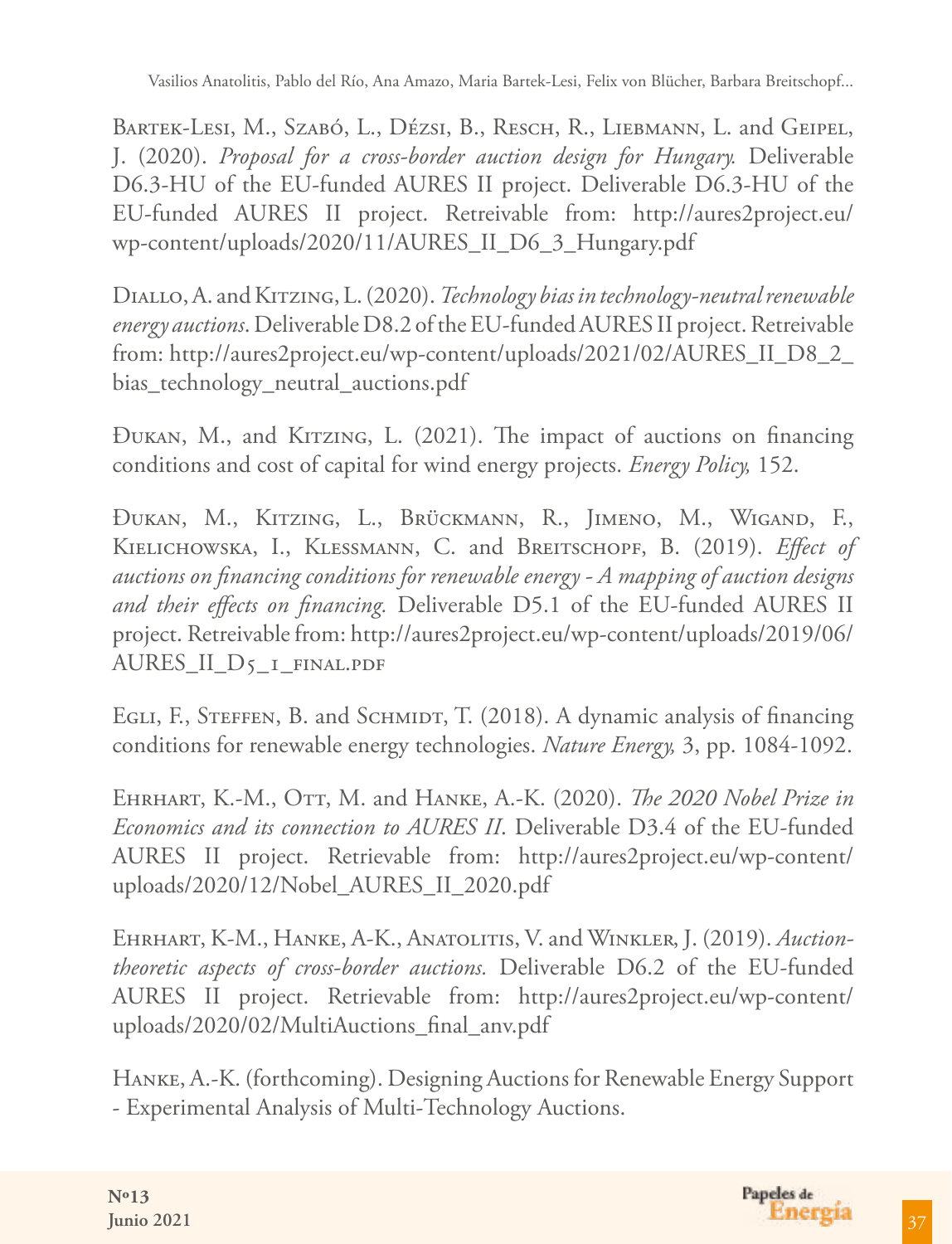Auctions for Renewable Energy Support II - First insights and results of the Horizon2020 project AURES II

HANKE, A.-K. and ANATOLITIS, V. (forthcoming). How to achieve the objectives of renewable energy policy? – Evidence from auction designs in the European Union.

HANKE, A.-K. and TIEDEMANN, S. (2020). *How (not) to respond to low competition in renewable energy auctions.* Deliverable D3.4 of the EU-funded AURES II project. Retrievable from: http://aures2project.eu/wp-content/uploads/2020/06/ AURES\_II\_Policy\_Brief\_End\_Rationing.pdf

KERRES, P., LOTZ, B., VON BLÜCHER, F., WIGAND, F., TASO, N., TRHULJ, J. and Buschle, D. (2020). P*olicy brief: Renewables cross-border cooperation in the Energy Community.* Deliverable D3.4 of the EU-funded AURES II project. Retrievable from: http://aures2project.eu/wp-content/uploads/2020/11/AURES\_II\_policybrief\_Energy-Community\_final-version.pdf

Mora, D., Kitzing, L., Rosenlund Soysal, E., Steinhilber, S., del Río, P., WIGAND, F., KLESSMANN, C., TIEDEMANN, S., AMAZO, A., WELISCH, M., Kreiss, J., Fitch Roy, O. and Woodman, B. (2017). *Auctions for renewable energy support - Taming the beast of competitive bidding. Final report of the AURES Project.* Retrievable from: https://backend.orbit.dtu.dk/ws/portalfiles/ portal/142941994/aures\_finalreport.pdf

RESCH, G., GEIPEL, J. and LIEBMANN, L. (forthcoming). Policy brief on Modelling of European / Cross-Border RES auctions - Key insights from our model-based analyses on the need for and impact of RES cooperation in the 2030 context.

del Río, P. and Kiefer, C. (2021). *Analysing the effects of auctions on technological innovation.* Deliverable D4.3 of the EU-funded AURES II project. Retrievable from: http://aures2project.eu/wp-content/uploads/2021/04/AURES\_II\_D4\_3\_ technological\_innovation.pdf

del Río, P., Kiefer, C., Menzies, C., Marquardt, M., Fitch-Roy, O. and Woodman, B. (2020). *Effects of auctions on RES value chains*. Deliverable D4.2 of the EU-funded AURES II project. http://aures2project.eu/wp-content/ uploads/2020/10/AURES\_II\_D4\_1\_effects\_value\_chain\_upt.pdf